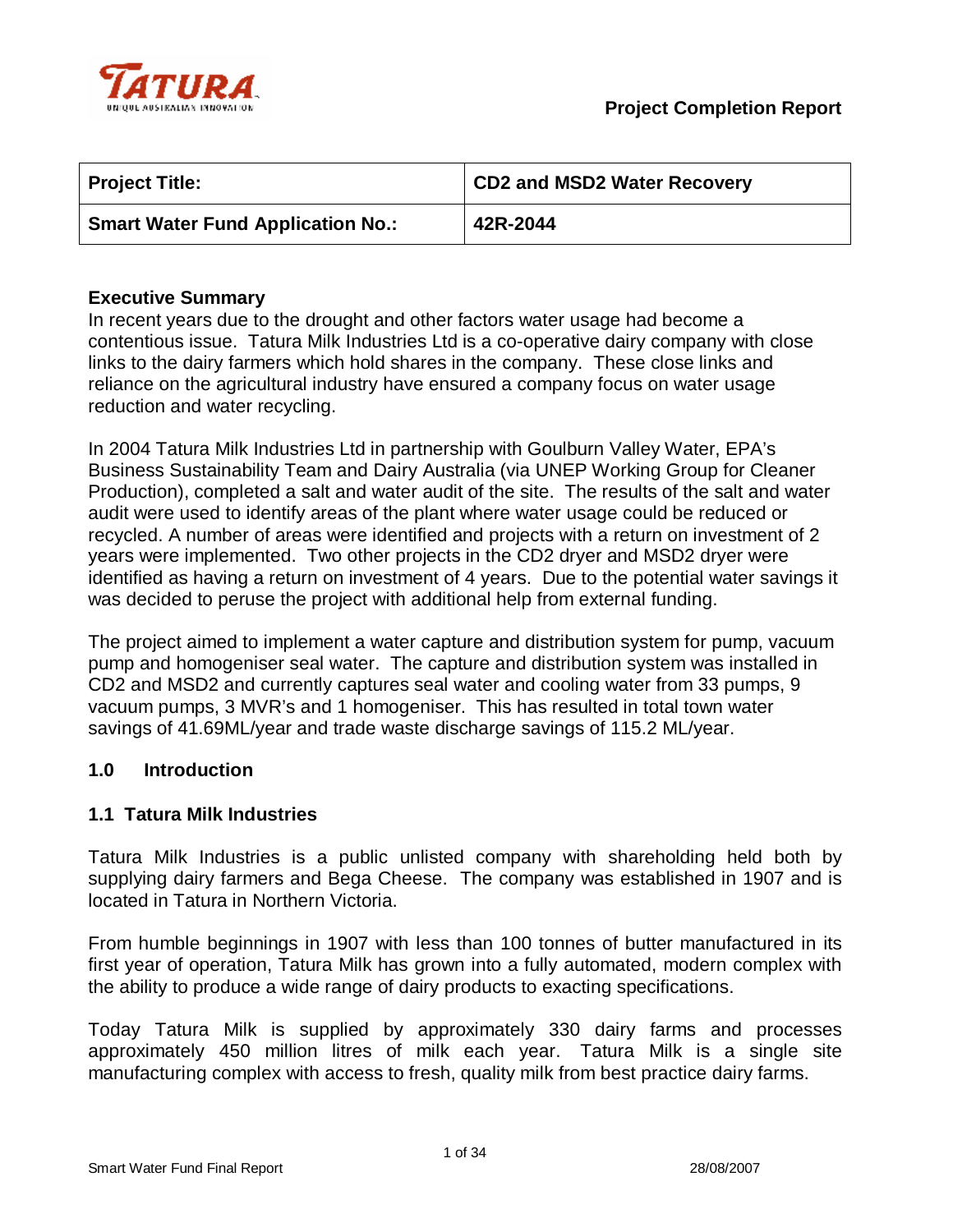

Tatura Milk manufactures quality Australian dairy ingredients for the global market. Approximately 70,000 tonnes of manufactured products are produced per annum using state of the art technologies and systems. More than 60% of the total production is exported to Japan, Korea, Malaysia, Singapore, Indonesia, China, Philippines, Thailand, Taiwan, Hong Kong and Europe.

Tatura Milk aims to deliver innovative solutions to its customers, by supplying the highest quality nutritional products, ingredients and foods.

## **1.2 Tatura Milk and water use**

Tatura Milk, as dairy processor, is required to comply with various guidelines that specify the requirements for national and international food safety standards. Included in many of these guidelines and standards are requirements for the use of potable water to ensure food safety is maintained at all times during the manufacturing process.

Tatura Milk uses potable water both during manufacturing (ie. rehydration of ingredients, diafiltration in ultrafiltration plants, flushing product out of lines at the completion of a batch) and for services (ie. CIP final rinse, cooling of pump seals, chilled water).

Tatura Milk also generates non potable water through evaporation (known as milk condensate or 'cow' water) and membrane processes (known as RO permeate), and this water is used for boiler feed, CIP solution make-up, cleaning of floors and walls, cooling towers etc.

During the 2005-2006 season, Tatura Milk used 997 ML of town water, and recycled an estimated 130 ML. Most of this water was discharged as trade waste to Goulburn Valley Water's Tatura Waste Management Plant, where it is treated and used to irrigate pasture.

## **1.3 Water Smart Project Proposal**

In partnership with Goulburn Valley Water, EPA's Business Sustainability Team and Dairy Australia (via UNEP Working Group for Cleaner Production), Tatura Milk completed a water and salt audit in 2004. The aims of this project were to identify areas using town water and discharging salt (sodium) to trade waste. The results of the audit were then used to focus on areas which could recycle water or reduce discharge to trade waste

The water and salt audit identified that there were town water saving opportunities in both pump, vacuum pump and homogeniser seal water.

The Tatura Milk Process Engineering team reviewed the audit recommendations and then measured the seal water use for various installations across the site. The cost of using condensate as the water supply or installing a water recycling system was then estimated, and a plan developed. The identified water savings with return on investments of less than 2 years were implemented. Two other projects associated with CD2 and MSD2 dryers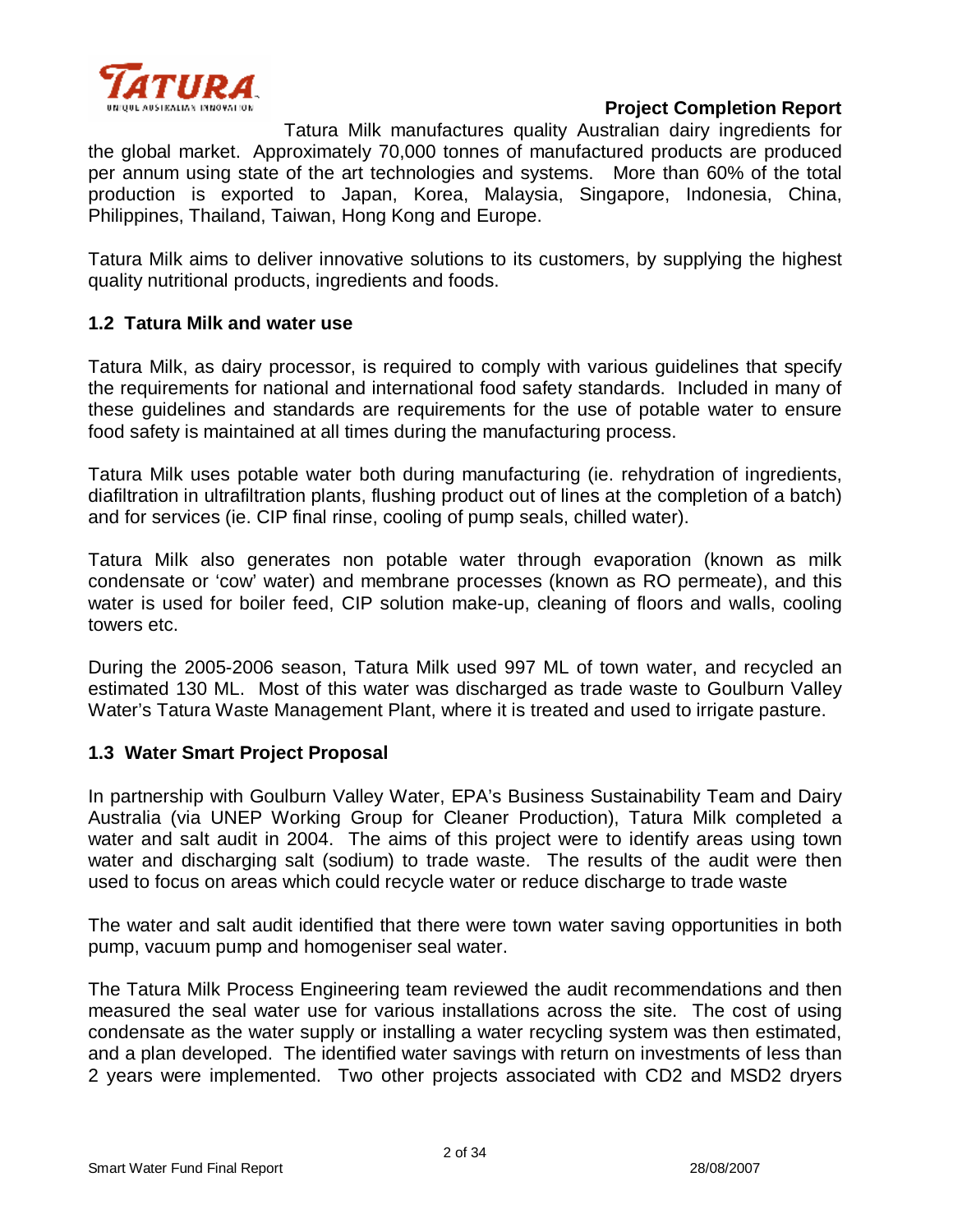

were submitted to the Smart Water Fund, as the improvements could not be justified using Tatura Milk's capital project guidelines.

Tatura Milk's water saving proposal for CD2 and MSD2 involved the installation of a collection, monitoring and distribution system for pump seal water, so that the water could be re-used via the existing condensate distribution systems.

Tatura Milk's proposal was to install a water capture and return distribution system to collect and transfer pump seal water to other onsite reuse applications, eg. Cooling towers and Cleaning in Place (CIP) equipment. This initiative resulted from a company focus on reducing the volume of water consumed on site, driven by external factors such as the drought and the requirement to maximize the water supply infrastructure without unnecessary capital upgrade.

## **2.0 Opportunity review**

The salt and water audit conducted in 2004 was one of the main drivers in identifying and implementing water reduction and reuse projects. The audit aimed to identify and quantify the amount of water entering the site and the distribution of the water around the site. See table 2.1 for a breakdown of water entering and exiting the site over the 2003-2004 financial year. The distribution of water to various processes was then determined, see table 2.2 for site distribution of water.

| <b>Water IN</b>           |                      |                   | <b>Water OUT</b> |
|---------------------------|----------------------|-------------------|------------------|
| Town water                | 920 ML               | Evaporation       | 90 ML            |
| Rainfall                  | 19 ML                | Trade waste       | 1,047 ML         |
| <b>CIP</b>                | $1$ ML               | Solid waste (fat) | $<$ 1 ML         |
| Raw materials (incl milk) | 423 ML               | Products          | 48 ML            |
|                           |                      | Stormwater        | Unknown          |
| <b>TOTAL</b>              | $1,363 \, \text{ML}$ | <b>TOTAL</b>      | 1,184 ML         |
|                           |                      | Unaccounted water | 179 ML           |

**Table 2.1: Site water balance for the fiscal year 2003-2004<sup>1</sup>**

MSD2 was identified as a major user of water on site. Steps were then taken to identify areas within MSD2 where water could be reduced. It was determined that the pump, vacuum pump and homogeniser seal water could be captured and recycled. As CD2 contains very similar operations to MSD2 the same water reuse installation could be applied in this area as well.

 $\overline{a}$  $1$  DPEC audit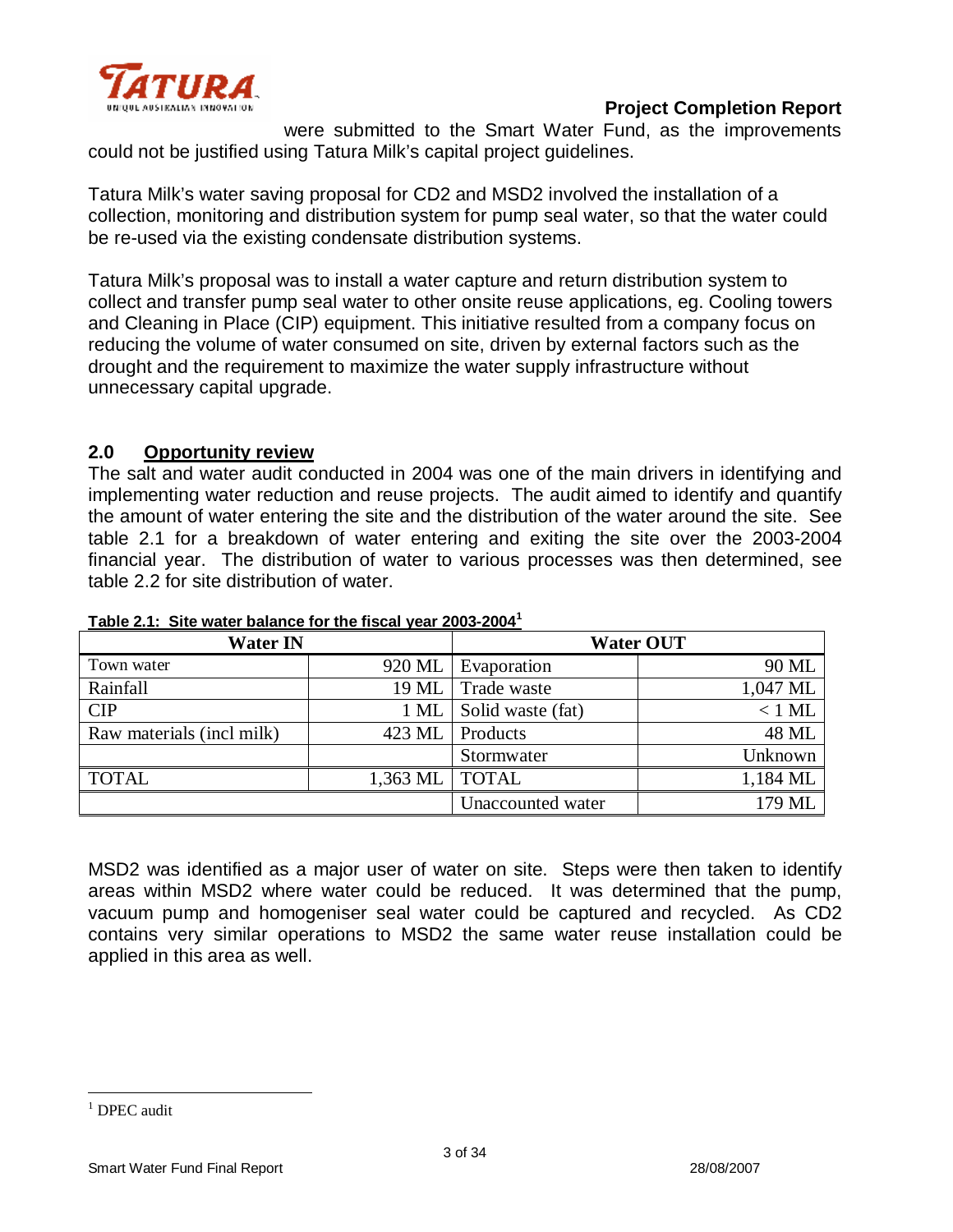

| <b>Production area</b> | <b>Town water</b><br>consumption | Sodium<br>discharge |
|------------------------|----------------------------------|---------------------|
| <b>Tanker Bay</b>      | 4.6%                             | 4.7%                |
| Separator area         | 7.0%                             | 8.3%                |
| Lactoferrin plant      | 4.5%                             | 11.0%               |
| Cheese room            | 10.3%                            | 8.2%                |
| CD <sub>2</sub>        | 0.6%                             | 5.0%                |
| MSD <sub>2</sub>       | 5.1%                             | 9.8%                |

**Table 2.2: Breakdown of water usage between production areas.<sup>2</sup>**

## **3.0 Capital Funding**

Funding to support the proposal was applied for to the Smart Water Fund Round 4 and a Capex application to the TMI Capital committee.

Prior to receiving the funding approval from the Smart Water Fund, the capital committee recommended that the Capex request should be approved. The Boards position was that whilst the projects payback hurdles would not be achieved without external financial support, they supported all water saving initiatives as part of ensuring the sustainability of dairy process industry. The board approved the capital spend and requested immediate project implementation in order to achieve maximum water saving potential in the drought year.

## **4.0 Design Process**

Glenn Welch was assigned as the Project Engineer for the installation in both MSD2 and CD2 process plants.

The Project Engineering phase at TMI includes the following:

- Scope revision and clarification
- Consultation with all parties, in this case they were:
	- Technical
	- Quality
	- Maintenance
	- Production Management
	- Production Operators
- Production of isometric drawings for installation guidance
- Equipment list development
- Project timeline (installed as per timeline included in Smart Water Funding application)
- Project supervision
- Budget management.

 $\overline{a}$ <sup>2</sup> Irwin, D. Water and Salt Audit at TMI September 2004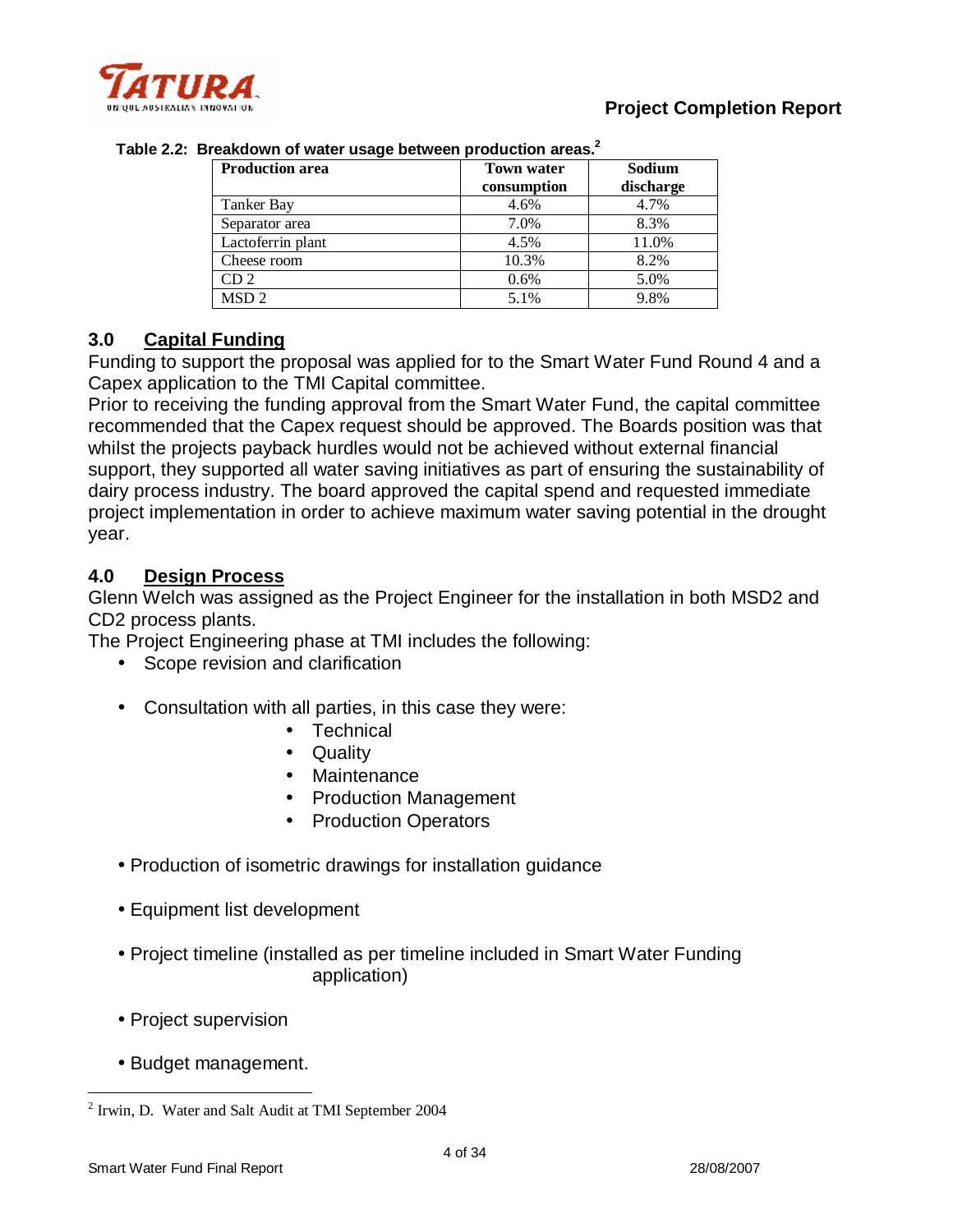

• Project follow up and review of installations.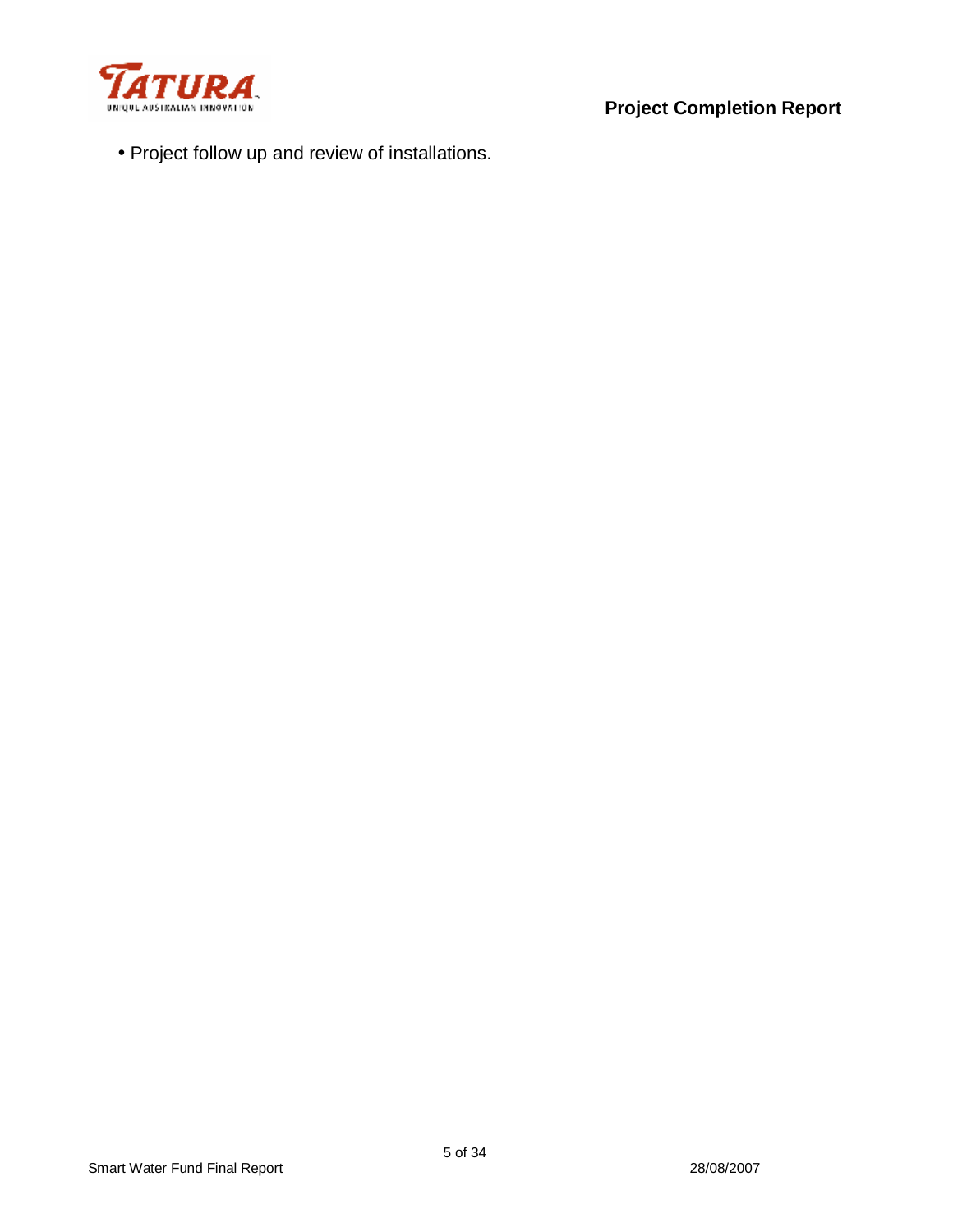

## **5.0 Installation Drawings**

## **5.1 MSD2 Installation Drawings.**



**Figure 5.1.1: Installation drawing for MSD2 evaporator pumps seal water and homogenizer cooling water recovery.**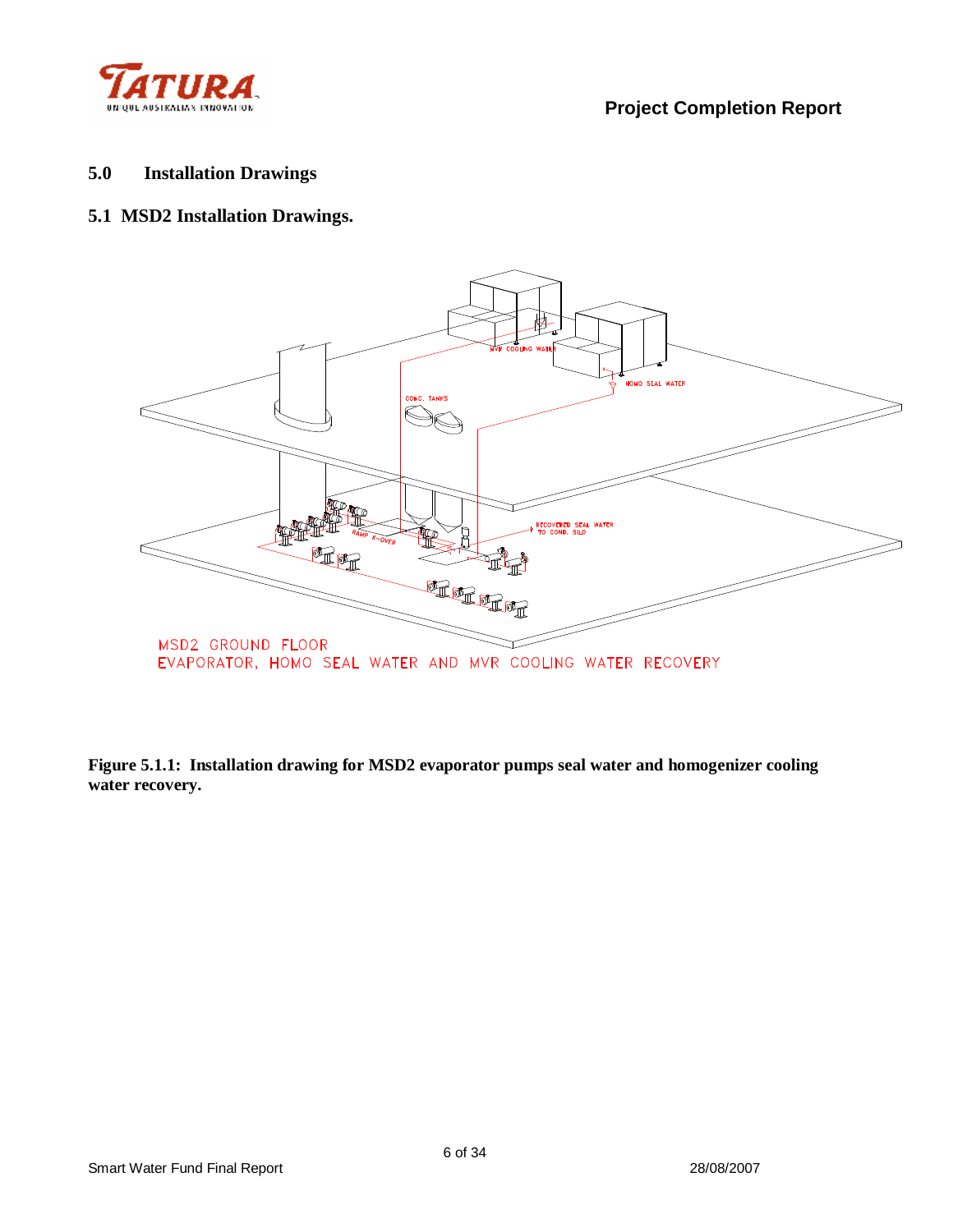

#### **5.2 CD2 Installation Drawings**



**Figure 5.2.1: Installation drawing for CD2 evaporator pump seal water recovery.**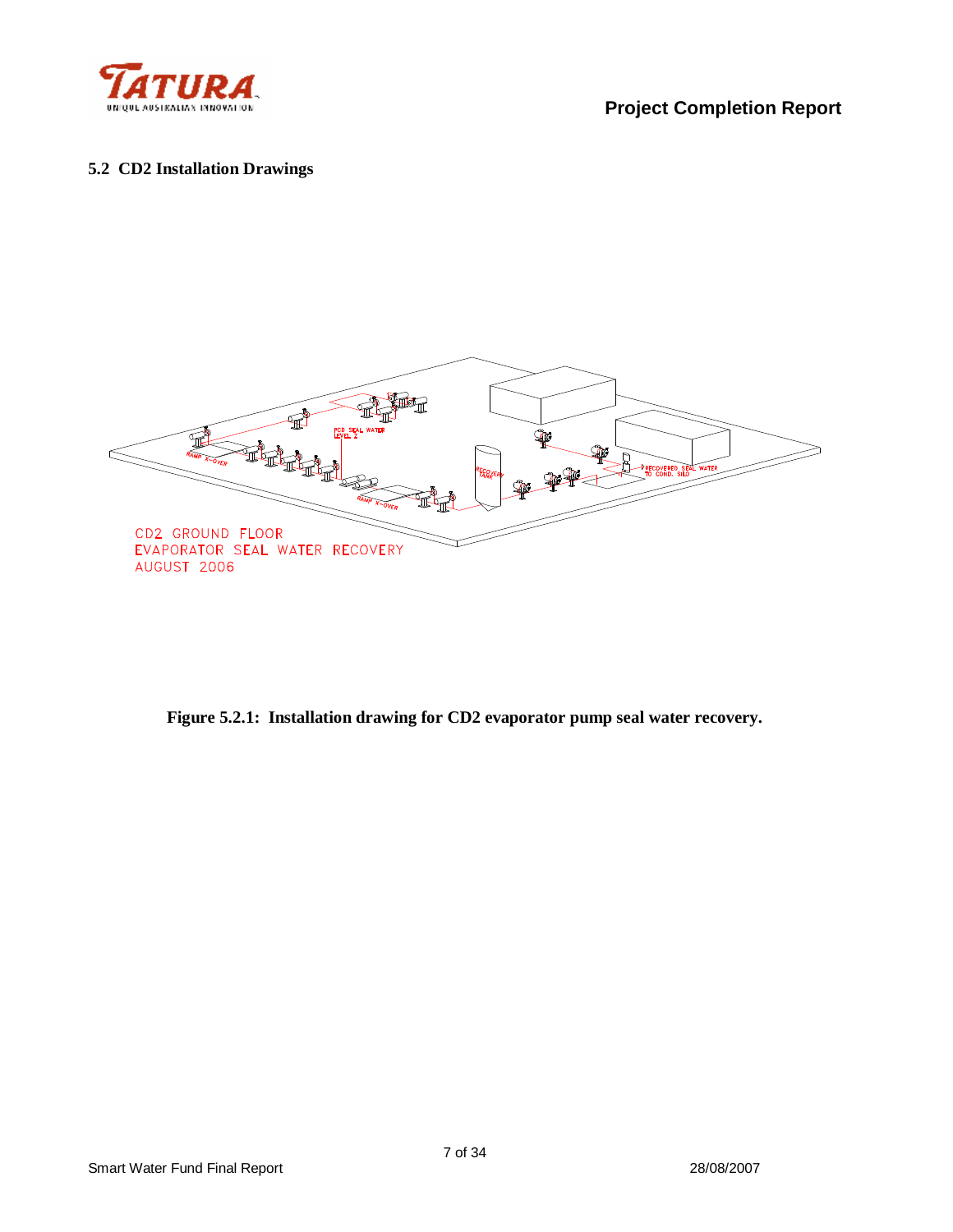



**Figure 5.2.2: Closed chilled water loop for vacuum pumps. Note this is one example of a closed chilled water system for vacuum pumps. Three such systems are in place, each with slight variations from the shown figure.** 

### **6.0 Projects Costs.**

#### **Table 6.1: Project Budget**

| Description                                              | Cost     | Water saving<br>(Town water) | Trade<br>Waste<br>saving | Saving \$<br>pa. | Return on<br>investment |
|----------------------------------------------------------|----------|------------------------------|--------------------------|------------------|-------------------------|
| Pump & Homogeniser seals                                 | \$52,200 |                              | 33.48ML                  | \$12,595         |                         |
| <b>MVR</b> cooling water                                 | \$5,500  | 26.57ML                      | 26.57ML                  | \$23,541         |                         |
| Additional chilled water used                            |          |                              |                          | $-$ \$20,000     |                         |
| Powder filling m/c vacuum<br>pump cooling                | \$80,000 | 25.2ML                       | 18.00 ML                 | \$19,623         |                         |
| Evaporator vacuum pump<br>cooling                        | \$22,300 | Milk<br>Condensate           | 35.00ML                  | \$13,160         |                         |
| Distribution system<br>alteration<br>(included in above) |          |                              |                          |                  |                         |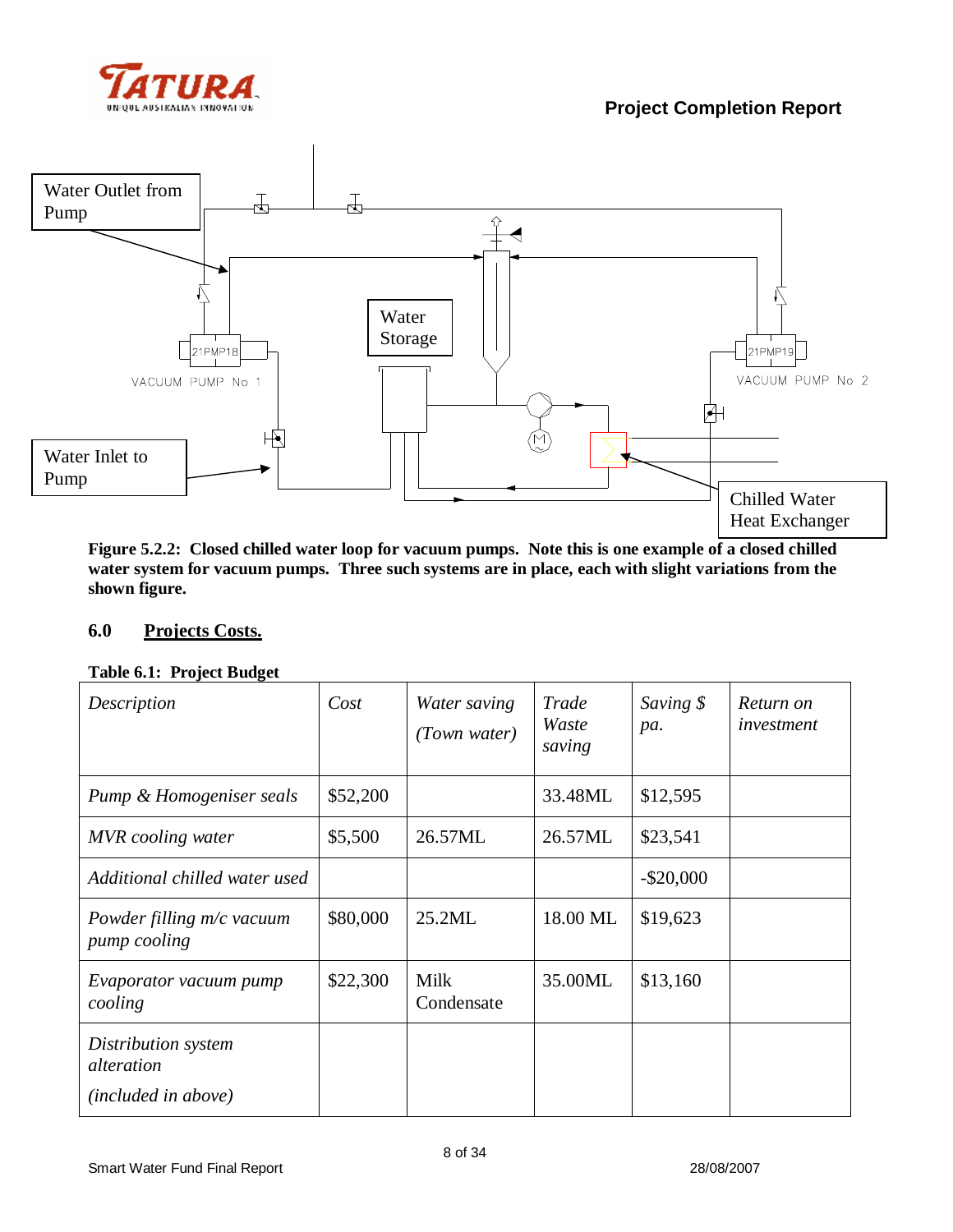

| Engineering Design &<br>Project Management (6<br>weeks) | \$24,000                            |          |          |            |
|---------------------------------------------------------|-------------------------------------|----------|----------|------------|
| <b>Other Project costs</b>                              | \$14,800                            |          |          |            |
|                                                         | <i>Total</i>   \$198,800   51.77 ML | 113.05ML | \$48,919 | 4.06 years |

Note: the above budget cost was submitted for Capex approval via two Capex applications, i.e. For MSD2 capex request no. 1416 and approval no. CEC277, for CD2 capex request no. 1426 and approval no. CEC275.

## **6.2 Actual Spend report.**

#### **Table 6.2.1: Actual spend report for MSD2 excluding project engineering labor costs.**

| Supplier/                     | Name/                    |           |            |              |
|-------------------------------|--------------------------|-----------|------------|--------------|
| Item                          | <b>Description</b>       | Order No. | Date       | Amount       |
| <b>CEC277</b>                 | <b>MSD2 WATER SAVING</b> |           |            |              |
| <b>Manual Invoice</b>         |                          |           |            |              |
| 12960                         | TMI - CLEARING           |           | 1/09/2006  | \$2,630.80   |
| 12960                         | TMI - CLEARING           |           | 1/10/2006  | \$8.14       |
| <b>Invoice Price Variance</b> |                          |           |            |              |
| 20174                         | <b>TATURA MILK</b>       |           | 1/12/2006  | $-$ \$814.00 |
| <b>General Journal</b>        |                          |           |            |              |
|                               |                          |           | 31/10/2006 | \$1,824.30   |
| <b>Purchase Order Receipt</b> |                          |           |            |              |
| 8203                          | PL & DA JAMES P/L        | 230484    | 23/05/2006 | \$144.00     |
| 6450                          | O & P GREGORY PTY LTD    | 230548    | 26/05/2006 | \$150.00     |
| 8203                          | PL & DA JAMES P/L        | 231362    | 31/07/2006 | \$100.00     |
| 8203                          | PL & DA JAMES P/L        | 231518    | 10/08/2006 | \$200.00     |
| 8203                          | PL & DA JAMES P/L        | 231518    | 10/08/2006 | \$150.00     |
| 8203                          | PL & DA JAMES P/L        | 231518    | 10/08/2006 | \$200.00     |
| 8203                          | PL & DA JAMES P/L        | 231518    | 10/08/2006 | \$200.00     |
| 8203                          | PL & DA JAMES P/L        | 231569    | 15/08/2006 | \$125.00     |
| 8203                          | PL & DA JAMES P/L        | 231569    | 15/08/2006 | \$125.00     |
| 8203                          | PL & DA JAMES P/L        | 231569    | 15/08/2006 | \$100.00     |
| 8203                          | PL & DA JAMES P/L        | 231569    | 15/08/2006 | \$100.00     |
|                               |                          |           |            |              |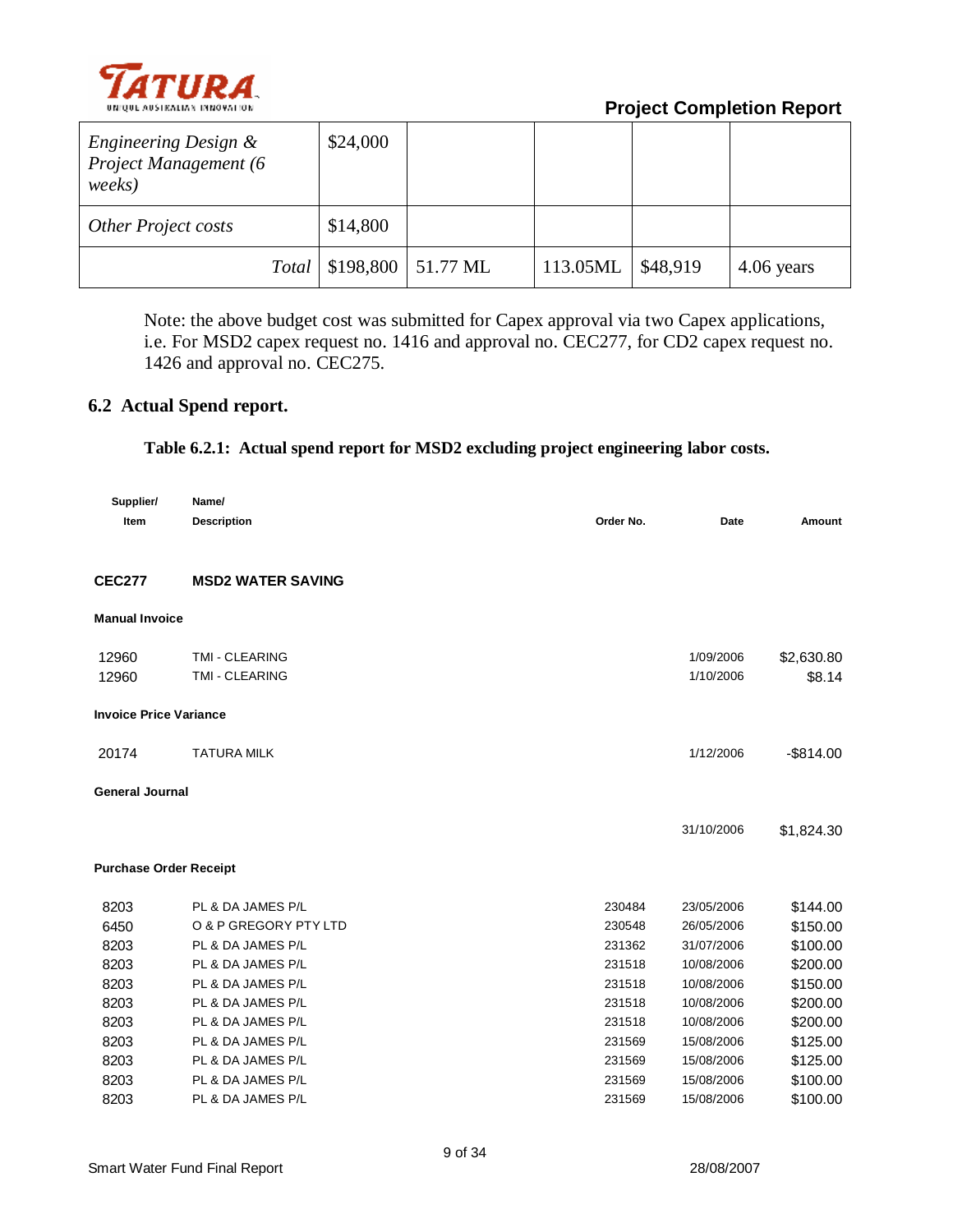

| UNIQUE AUSTRALIAN INNOVATION |                                |        | <b>Project Completion Report</b> |            |
|------------------------------|--------------------------------|--------|----------------------------------|------------|
| 8203                         | PL & DA JAMES P/L              | 231569 | 15/08/2006                       | \$150.00   |
| 6450                         | O & P GREGORY PTY LTD          | 231691 | 24/08/2006                       | \$100.00   |
| 6450                         | O & P GREGORY PTY LTD          | 231692 | 24/08/2006                       | \$1,131.00 |
| 8203                         | PL & DA JAMES P/L              | 231735 | 25/08/2006                       | \$100.00   |
| 8203                         | PL & DA JAMES P/L              | 231735 | 25/08/2006                       | \$200.00   |
| 8203                         | PL & DA JAMES P/L              | 231735 | 25/08/2006                       | \$200.00   |
| 6450                         | O & P GREGORY PTY LTD          | 231716 | 25/08/2006                       | \$175.00   |
| 6450                         | O & P GREGORY PTY LTD          | 231717 | 25/08/2006                       | \$675.00   |
| 8215                         | MIDDENDORP ELECTRIC CO PTY LTD | 231727 | 28/08/2006                       | \$225.00   |
| 20174                        | TATURA MILK                    | 231682 | 28/08/2006                       | \$814.00   |
| 20174                        | TATURA MILK                    | 231682 | 31/08/2006                       | \$814.00   |
| 8203                         | PL & DA JAMES P/L              | 231876 | 6/09/2006                        | \$200.00   |
| 12538                        | RODNEY COE                     | 231849 | 6/09/2006                        | \$176.00   |
| 8203                         | PL & DA JAMES P/L              | 231876 | 6/09/2006                        | \$150.00   |
| 8203                         | PL & DA JAMES P/L              | 231876 | 6/09/2006                        | \$250.00   |
| 8203                         | PL & DA JAMES P/L              | 231876 | 6/09/2006                        | \$300.00   |
| 8203                         | PL & DA JAMES P/L              | 231883 | 6/09/2006                        | \$125.00   |
| 8203                         | PL & DA JAMES P/L              | 231883 | 6/09/2006                        | \$200.00   |
| 8203                         | PL & DA JAMES P/L              | 231883 | 6/09/2006                        | \$100.00   |
| 6450                         | O & P GREGORY PTY LTD          | 231886 | 6/09/2006                        | \$1,305.00 |
| 6450                         | O & P GREGORY PTY LTD          | 231948 | 11/09/2006                       | \$2,437.00 |
| 8203                         | PL & DA JAMES P/L              | 231971 | 12/09/2006                       | \$100.00   |
| 8203                         | PL & DA JAMES P/L              | 231971 | 12/09/2006                       | \$200.00   |
| 8203                         | PL & DA JAMES P/L              | 231971 | 12/09/2006                       | \$150.00   |
| 8203                         | PL & DA JAMES P/L              | 231971 | 12/09/2006                       | \$200.00   |
| 8203                         | PL & DA JAMES P/L              | 231971 | 12/09/2006                       | \$100.00   |
| 8203                         | PL & DA JAMES P/L              | 231971 | 12/09/2006                       | \$200.00   |
| 6450                         | O & P GREGORY PTY LTD          | 232024 | 15/09/2006                       | \$1,930.00 |
| 8203                         | PL & DA JAMES P/L              | 232042 | 18/09/2006                       | \$200.00   |
| 8203                         | PL & DA JAMES P/L              | 232042 | 18/09/2006                       | \$200.00   |
| 8203                         | PL & DA JAMES P/L              | 232042 | 18/09/2006                       | \$300.00   |
| 8203                         | PL & DA JAMES P/L              | 232042 | 18/09/2006                       | \$200.00   |
| 20458                        | T & M AUTOMATION               | 232043 | 18/09/2006                       | \$130.00   |
| 20174                        | <b>TATURA MILK</b>             | 231560 | 18/09/2006                       | \$763.60   |
| 10215                        | SHEPELEC INSTRUMENTATION       | 231681 | 19/09/2006                       | \$260.00   |
| 10215                        | SHEPELEC INSTRUMENTATION       | 231681 | 19/09/2006                       | \$20.00    |
| 2140                         | <b>BIOLAB (AUST) LTD</b>       | 231407 | 19/09/2006                       | \$7,335.00 |
| 2140                         | <b>BIOLAB (AUST) LTD</b>       | 231407 | 19/09/2006                       | \$590.00   |
| 6450                         | O & P GREGORY PTY LTD          | 232132 | 25/09/2006                       | \$1,022.00 |
| 8203                         | PL & DA JAMES P/L              | 232238 | 4/10/2006                        | \$200.00   |
| 8203                         | PL & DA JAMES P/L              | 232238 | 4/10/2006                        | \$300.00   |
| 8203                         | PL & DA JAMES P/L              | 232238 | 4/10/2006                        | \$200.00   |
| 8203                         | PL & DA JAMES P/L              | 232238 | 4/10/2006                        | \$200.00   |
| 6450                         | O & P GREGORY PTY LTD          | 232265 | 5/10/2006                        | \$2,282.00 |
| 20077                        | <b>G.V. CONCRETE SAWING</b>    | 232317 | 9/10/2006                        | \$300.00   |
| 8203                         | PL & DA JAMES P/L              | 232352 | 11/10/2006                       | \$150.00   |
| 8203                         | PL & DA JAMES P/L              | 232352 | 11/10/2006                       | \$150.00   |
| 8203                         | PL & DA JAMES P/L              | 232352 | 11/10/2006                       | \$200.00   |
| 20089                        | <b>LINCOT INSULATION</b>       | 232351 | 11/10/2006                       | \$920.00   |
| 8203                         | PL & DA JAMES P/L              | 232352 | 11/10/2006                       | \$200.00   |
| 8215                         | MIDDENDORP ELECTRIC CO PTY LTD | 232196 | 11/10/2006                       | \$7.00     |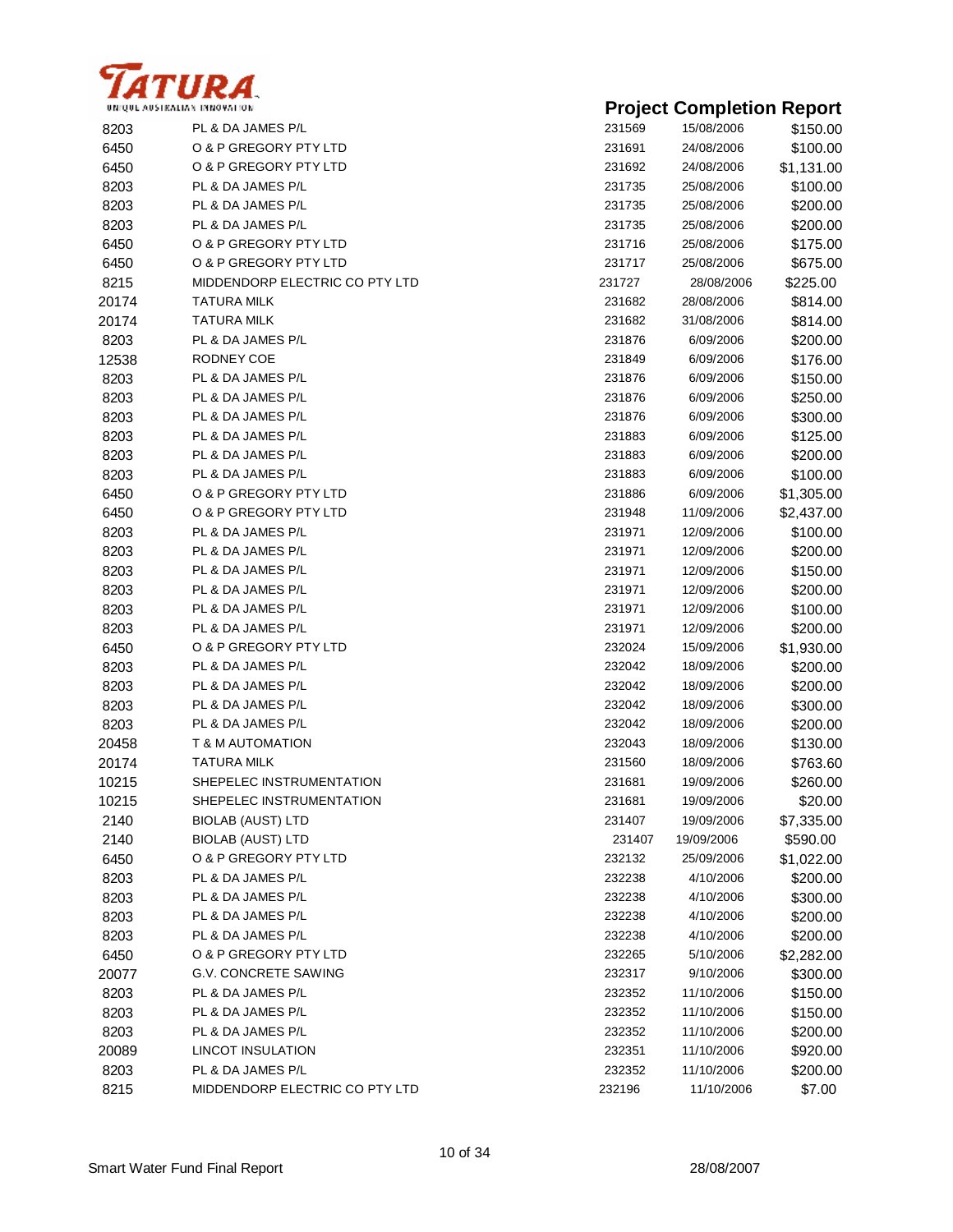

|       | UNIQUE AUSTRALIAN INNOVATION                         |        | <b>Project Completion Report</b> |            |
|-------|------------------------------------------------------|--------|----------------------------------|------------|
| 20081 | <b>FAGERSTA STEEL P/L.</b>                           | 232371 | 16/10/2006                       | \$157.80   |
| 8203  | PL & DA JAMES P/L                                    | 232419 | 17/10/2006                       | \$200.00   |
| 8203  | PL & DA JAMES P/L                                    | 232419 | 17/10/2006                       | \$250.00   |
| 8203  | PL & DA JAMES P/L                                    | 232419 | 17/10/2006                       | \$200.00   |
| 8203  | PL & DA JAMES P/L                                    | 232419 | 17/10/2006                       | \$200.00   |
| 8203  | PL & DA JAMES P/L                                    | 232419 | 17/10/2006                       | \$200.00   |
| 6450  | O & P GREGORY PTY LTD                                | 232439 | 18/10/2006                       | \$1,800.00 |
| 6450  | O & P GREGORY PTY LTD                                | 232562 | 30/10/2006                       | \$3,464.00 |
| 6185  | <b>GOULBURN VALLEY MAINTENANCE</b><br><b>SYSTEMS</b> | 232565 | 30/10/2006                       | \$1,100.00 |
| 8203  | PL & DA JAMES P/L                                    | 232606 | 2/11/2006                        | \$250.00   |
| 8203  | PL & DA JAMES P/L                                    | 232606 | 2/11/2006                        | \$200.00   |
| 8203  | PL & DA JAMES P/L                                    | 232606 | 2/11/2006                        | \$200.00   |
| 8203  | PL & DA JAMES P/L                                    | 232606 | 2/11/2006                        | \$375.00   |
| 8203  | PL & DA JAMES P/L                                    | 232606 | 2/11/2006                        | \$275.00   |
| 6450  | O & P GREGORY PTY LTD                                | 232611 | 2/11/2006                        | \$1,281.00 |
| 6450  | O & P GREGORY PTY LTD                                | 232611 | 2/11/2006                        | \$80.00    |
| 8203  | PL & DA JAMES P/L                                    | 232735 | 15/11/2006                       | \$300.00   |
| 8203  | PL & DA JAMES P/L                                    | 232735 | 15/11/2006                       | \$150.00   |
| 8203  | PL & DA JAMES P/L                                    | 232851 | 27/11/2006                       | \$200.00   |
| 8203  | PL & DA JAMES P/L                                    | 232851 | 27/11/2006                       | \$150.00   |
| 6450  | O & P GREGORY PTY LTD                                | 232857 | 27/11/2006                       | \$532.00   |
| 6450  | O & P GREGORY PTY LTD                                | 232856 | 27/11/2006                       | \$275.00   |
| 8203  | PL & DA JAMES P/L                                    | 233465 | 24/01/2007                       | \$100.00   |
| 3961  | <b>CHALLENGER VALVES &amp; ACTUATORS</b>             | 233648 | 14/02/2007                       | \$189.00   |
| 3961  | <b>CHALLENGER VALVES &amp; ACTUATORS</b>             | 233704 | 16/02/2007                       | \$313.50   |

#### **Issue from Inventory**

|         | 25mm 90deg 304 POL BEND       | 8/05/2006  | \$85.12  |
|---------|-------------------------------|------------|----------|
| SF00155 | 25mm BSM UNION COMP           | 8/05/2006  | \$45.00  |
| SF00065 | 3/4" BSP TOE NIPPLE S/S       | 8/05/2006  | \$7.80   |
| SF00519 | 25mm 304 POL TUBE             | 8/05/2006  | \$176.00 |
| SF00705 | 25mm TUBE CLAMP PLAIN         | 8/05/2006  | \$14.25  |
| SF00635 | 51mm 90deg 304 POL BEND       | 8/05/2006  | \$57.00  |
| SF00159 | 3/4" BALL VALVE 3PCE ST/ST    | 10/05/2006 | \$114.40 |
| SF02013 | 101mm LKB B/FLY VALVE MAN 304 | 26/06/2006 | \$238.57 |
| SF00941 | 50mm CIP BSM UNION COMP       | 3/08/2006  | \$176.00 |
| SF00077 | 38mm 90deg 304 POL BEND       | 3/08/2006  | \$65.00  |
| SF00157 | 38mm 304 POL TUBE             | 3/08/2006  | \$266.40 |
| SF00709 | 51mm 304 POL TUBE             | 3/08/2006  | \$525.60 |
| SF00711 | 50x10mm S/S FLAT (4mtr)       | 7/08/2006  | \$190.00 |
| SF00758 | 51mm 90deg 304 POL BEND       | 9/08/2006  | \$240.00 |
| SF00159 |                               |            |          |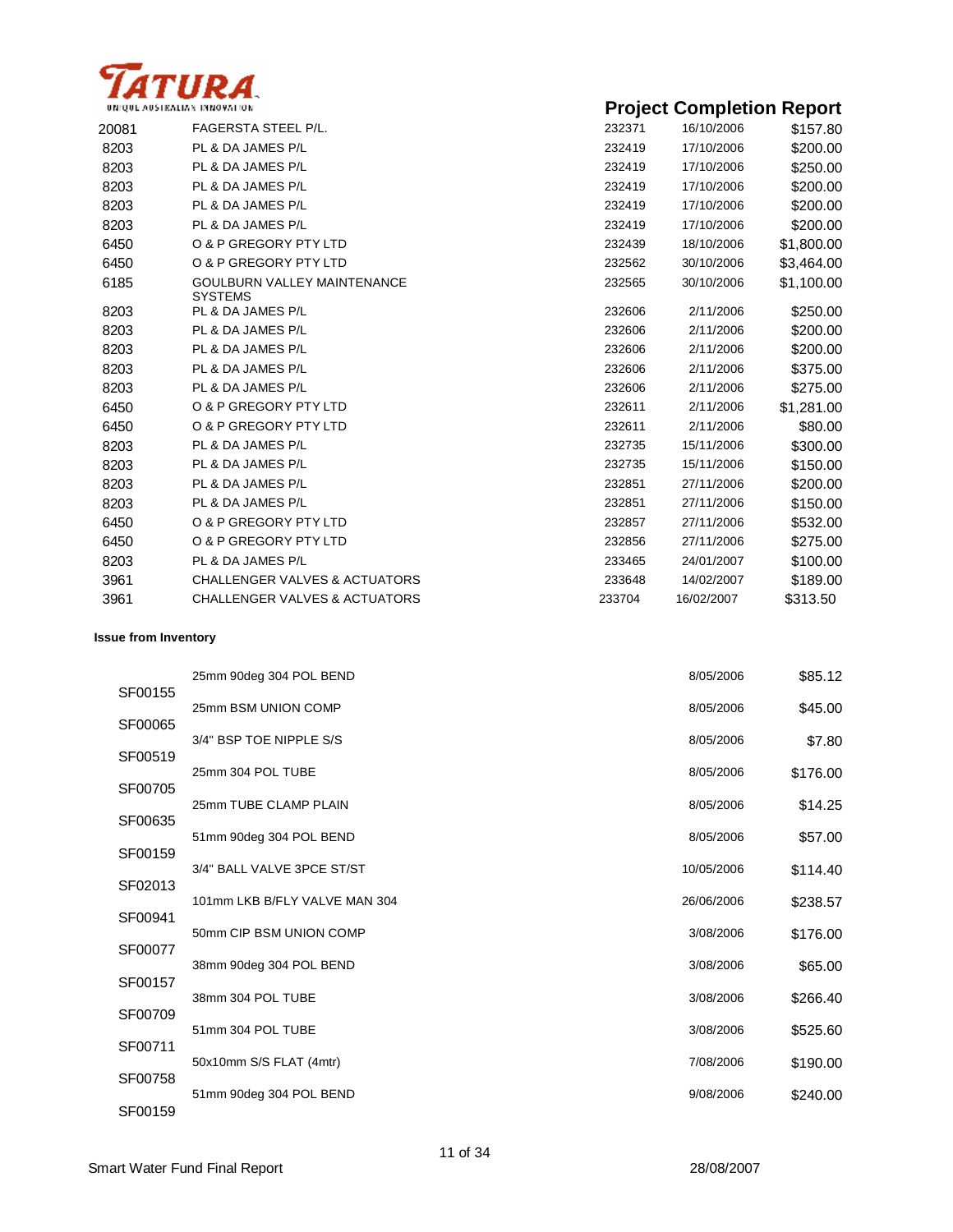

|  | <b>Project Completion Report</b> |  |
|--|----------------------------------|--|
|--|----------------------------------|--|

| SF00711 | 51mm 304 POL TUBE              | 9/08/2006  | \$438.00   |
|---------|--------------------------------|------------|------------|
|         | 101mm LKB B/FLY VALVE ACT 304  | 10/08/2006 | \$1,153.16 |
| SF00921 | 51mm TUBE CLAMP PLAIN          | 10/08/2006 | \$11.40    |
| SF00641 | 63mm BSM-CIP MALE PART 316     | 14/08/2006 | \$14.40    |
| SF03031 | 38mm 90deg 304 POL BEND        | 22/08/2006 | \$39.00    |
| SF00157 | 50x6mm S/S FLAT (4mtr)         | 22/08/2006 | \$116.00   |
| SF00757 | 25mm CIP BSM UNION COMP        | 22/08/2006 | \$117.00   |
| SF00075 | 38mm LKB B/FLY VALVE MAN 304   | 22/08/2006 | \$241.52   |
| SF00933 | 25mm 90deg 304 POL BEND        | 22/08/2006 | \$104.00   |
| SF00155 | 38mm CIP BSM UNION COMP        | 22/08/2006 | \$83.70    |
| SF00076 | 38mm CIP BSM UNION COMP        | 25/08/2006 | \$27.90    |
| SF00076 | 50mm CIP BSM UNION COMP        | 25/08/2006 | \$70.40    |
| SF00077 | 51x38mm CONCENTRIC REDUCER     | 25/08/2006 | \$16.40    |
| SF00303 | 63x25mm CONCENTRIC REDUCER     | 25/08/2006 | \$35.60    |
| SF00305 | 63x51mm CONCENTRIC REDUCER     | 25/08/2006 | \$30.40    |
| SF00309 | 2" BSP SOCKET S/S              | 25/08/2006 | \$49.80    |
| SF00477 | 3/4" BSP TOE NIPPLE S/S        | 25/08/2006 | \$3.90     |
| SF00519 | 1-1/4" BSP TOE NIPPLE S/S      | 25/08/2006 | \$8.00     |
| SF00523 | 1-1/2 BSP TOE NIPPLE           | 25/08/2006 | \$18.00    |
| SF00525 | 25mm CIP BSM UNION COMP        | 25/08/2006 | \$23.40    |
| SF00075 | 51mm 90deg 304 POL BEND        | 25/08/2006 | \$48.00    |
| SF00159 | 51mm POL 304 TEE               | 25/08/2006 | \$18.50    |
| SF00249 | 16mm S/S ROUND BAR (4mtr)      | 25/08/2006 | \$36.84    |
| SF00769 | 38mm 90deg 304 POL BEND        | 25/08/2006 | \$32.50    |
| SF00157 | 51mm 90deg 304 POL BEND        | 28/08/2006 | \$192.00   |
| SF00159 | 50mm BSM UNION COMP            | 28/08/2006 | \$176.00   |
| SF00067 | <b>BSM 51mm LINER</b>          | 29/08/2006 | \$3.90     |
| SF00017 | 1-1/4" SWING CHECK VALVE ST/ST | 31/08/2006 | \$72.05    |
| SF02053 | 1-1/4"BSP HEX NIPPLE S/S       | 6/09/2006  | \$9.00     |
| SF00547 | <b>BSM 38mm LINER</b>          | 6/09/2006  | \$6.40     |
| SF00009 |                                | 6/09/2006  |            |
| SF00523 | 1-1/4" BSP TOE NIPPLE S/S      |            | \$4.00     |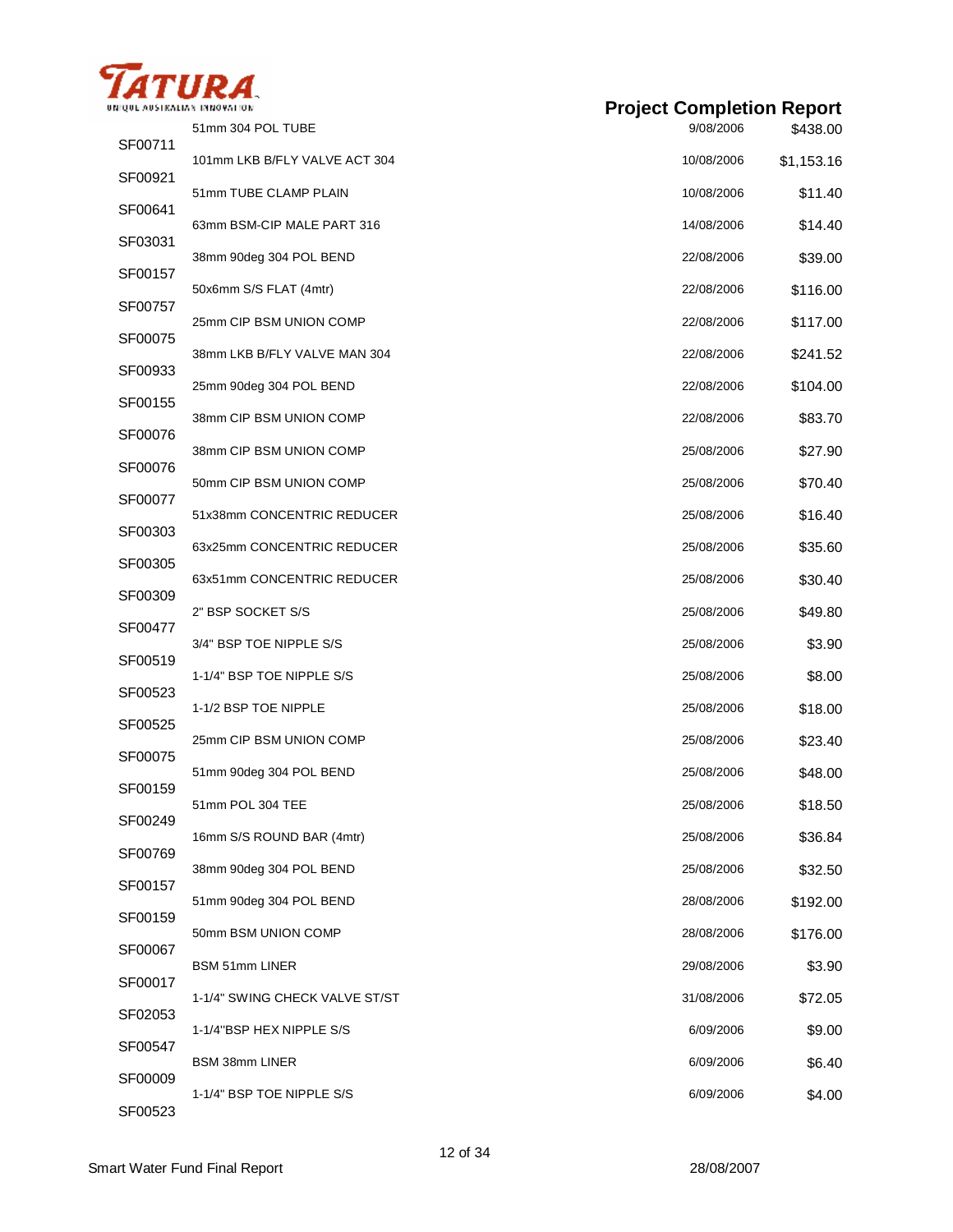

| NIQUE AUSTRALIAN INNOVATION |                              | <b>Project Completion Report</b> |          |
|-----------------------------|------------------------------|----------------------------------|----------|
| SF00647                     | 101mm TUBE CLAMP PLAIN       | 6/09/2006                        | \$11.20  |
| SF00641                     | 51mm TUBE CLAMP PLAIN        | 6/09/2006                        | \$15.20  |
|                             | 1 ENCL.MOUNT S/S 100x125mm   | 7/09/2006                        | \$7.35   |
| EL09613                     | 3 ENCL.MOUNT S/S 110x320mm   | 7/09/2006                        | \$26.50  |
| EL09621                     | 38mm TUBE CLAMP PLAIN        | 7/09/2006                        | \$6.80   |
| SF00639                     | <b>BSM 101mm MALE PART</b>   | 11/09/2006                       | \$12.45  |
| SF00045                     | 25mm 90deg 304 POL BEND      | 11/09/2006                       | \$5.20   |
| SF00155                     | 51mm TUBE CLAMP PLAIN        | 12/09/2006                       | \$7.60   |
| SF00641                     | 63mm TUBE CLAMP PLAIN        | 12/09/2006                       | \$9.00   |
| SF00643                     | 1 ENCL.MOUNT S/S 100x125mm   | 12/09/2006                       | \$7.35   |
| EL09613                     | 38mm TUBE CLAMP PLAIN        | 12/09/2006                       | \$6.80   |
| SF00639                     | 101mm TUBE CLAMP PLAIN       | 12/09/2006                       | \$11.20  |
| SF00647                     | BSM 25mm LINER               | 14/09/2006                       | \$2.65   |
| SF00001                     | <b>BSM 25mm HEX NUT</b>      | 14/09/2006                       | \$4.20   |
| SF00003                     | 51mm DIAM x 1.5 DISC 304 S/S | 14/09/2006                       | \$8.00   |
| SF02545                     |                              |                                  |          |
| SF00303                     | 51x38mm CONCENTRIC REDUCER   | 25/09/2006                       | \$16.40  |
| SF00635                     | 25mm TUBE CLAMP PLAIN        | 27/09/2006                       | \$11.40  |
| SF00155                     | 25mm 90deg 304 POL BEND      | 27/09/2006                       | \$36.40  |
| SF03001                     | 25mm BSM-CIP MALE PART 316   | 28/09/2006                       | \$3.90   |
| EL01200                     | GLANDS PVC 16mm              | 28/09/2006                       | \$3.00   |
| EL01200                     | GLANDS PVC 16mm              | 29/09/2006                       | \$3.00   |
| SF00635                     | 25mm TUBE CLAMP PLAIN        | 29/09/2006                       | \$28.50  |
|                             | 25mm 304 POL TUBE            | 29/09/2006                       | \$176.40 |
| SF00705                     | 16mm S/S ROUND BAR (4mtr)    | 29/09/2006                       | \$73.68  |
| SF00769                     | 51mm LKB B/FLY VALVE MAN 304 | 29/09/2006                       | \$257.54 |
| SF00935                     | 25mm 90deg 304 POL BEND      | 29/09/2006                       | \$156.00 |
| SF00155                     | 25mm BSM UNION COMP          | 29/09/2006                       | \$117.00 |
| SF00065                     | WELDING ARGON E SIZE CYL.    | 2/10/2006                        | \$102.75 |
| WS10037                     | 6mm TUBE.LDPE BLACK (MTR)    | 6/10/2006                        | \$63.00  |
| AF01001                     | SMC 24V DC VALVE 1/4         | 11/10/2006                       | \$112.00 |
| AF00452                     | 63mm BSM-CIP LINER 316       | 11/10/2006                       | \$19.80  |

SF03032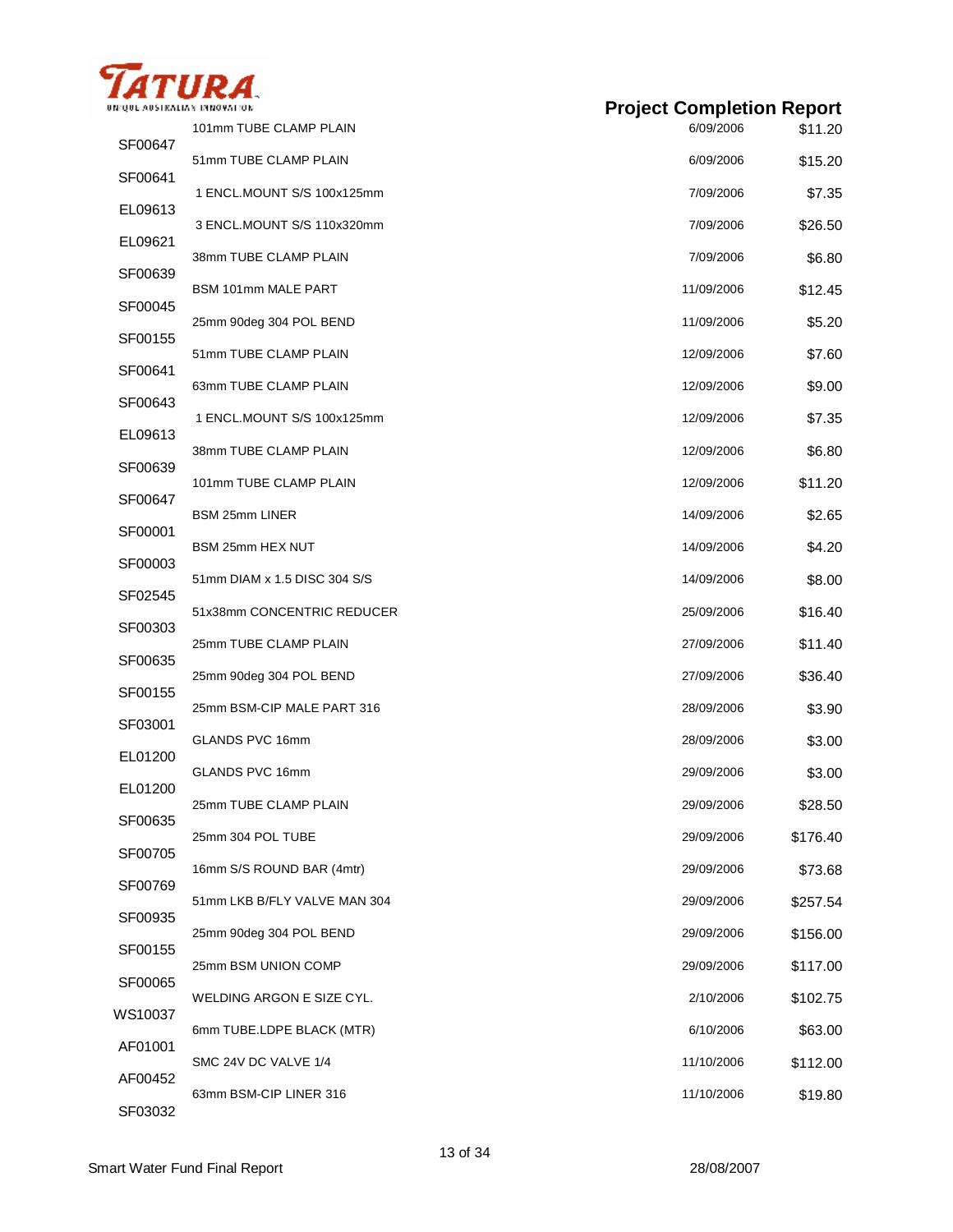

| INFOUL AUSTRALIAN INNOVATION |                               | <b>Project Completion Report</b> |             |
|------------------------------|-------------------------------|----------------------------------|-------------|
| SF00161                      | 63mm 90deg 304 POL BEND       | 11/10/2006                       | \$13.85     |
| SF00013                      | <b>BSM 38mm MALE PART</b>     | 11/10/2006                       | \$14.55     |
|                              | 6x1/4bsp STRAIGHT FESTO       | 12/10/2006                       | \$24.71     |
| AF00132                      | SMC 24V AC SOLENOID VALVE 1/4 | 12/10/2006                       | \$125.00    |
| AF00440                      | ELBOW 6x1/8bsp FESTO          | 16/10/2006                       | \$5.03      |
| AF00126                      | 25mm BSM UNION COMP           | 16/10/2006                       | \$70.20     |
| SF00065                      | BSM 25mm BLANK CAP 316L       | 16/10/2006                       | \$12.00     |
| SF00081                      | 51mm 90deg 304 POL BEND       | 16/10/2006                       | \$76.80     |
| SF00159                      | 2" BSP SOCKET S/S             | 16/10/2006                       | \$33.20     |
| SF00477                      | 13mm 304 POL TUBE             | 16/10/2006                       | \$25.50     |
| SF00701                      | 25mm DIAM x 1.5 DISC 304 S/S  | 16/10/2006                       | \$12.00     |
| SF02533                      | 51mm LKB B/FLY VALVE MAN 304  | 17/10/2006                       | \$257.54    |
| SF00935                      |                               |                                  |             |
| SF00517                      | 1/2" BSP TOE NIPPLE S/S       | 17/10/2006                       | \$5.10      |
| SF00243                      | 25mm POL 304 TEE              | 18/10/2006                       | \$46.20     |
|                              |                               |                                  | \$53,968.40 |

Electrical

|                 | <b>Invoice Price Variance</b> |        |            |            |
|-----------------|-------------------------------|--------|------------|------------|
| 3966            |                               |        | 27/10/2006 | \$0.01     |
| General Journal |                               |        |            |            |
|                 |                               |        | 31/10/2006 | \$138.50   |
|                 |                               |        | 31/10/2006 | \$372.50   |
|                 | <b>Purchase Order Receipt</b> |        |            |            |
| 10215           | SHEPELEC INSTRUMENTATION      | 231681 | 31/08/2006 | \$1,230.00 |
| 5900            | <b>REXEL AUSTRALIA</b>        | 231985 | 15/09/2006 | \$500.00   |
| 12245           | YOKOGAWA AUSTRALIA PTY LTD    | 231860 | 15/09/2006 | \$402.00   |
| 20458           | <b>T &amp; M AUTOMATION</b>   | 232043 | 18/09/2006 | \$195.00   |
| 3966            | LASER ELECTRICAL SHEPPARTON   | 232126 | 25/09/2006 | \$207.75   |
| 20458           | <b>T &amp; M AUTOMATION</b>   | 232131 | 25/09/2006 | \$130.00   |

HYGENELEC 232150 2/10/2006 \$223.50 LASER ELECTRICAL SHEPPARTON 232224 3/10/2006 \$1,506.75 LASER ELECTRICAL SHEPPARTON 232306 9/10/2006 \$812.25 8215 MIDDENDORP ELECTRIC CO PTY LTD 232196 11/10/2006 \$32.00 LASER ELECTRICAL SHEPPARTON 232401 16/10/2006 \$1,294.25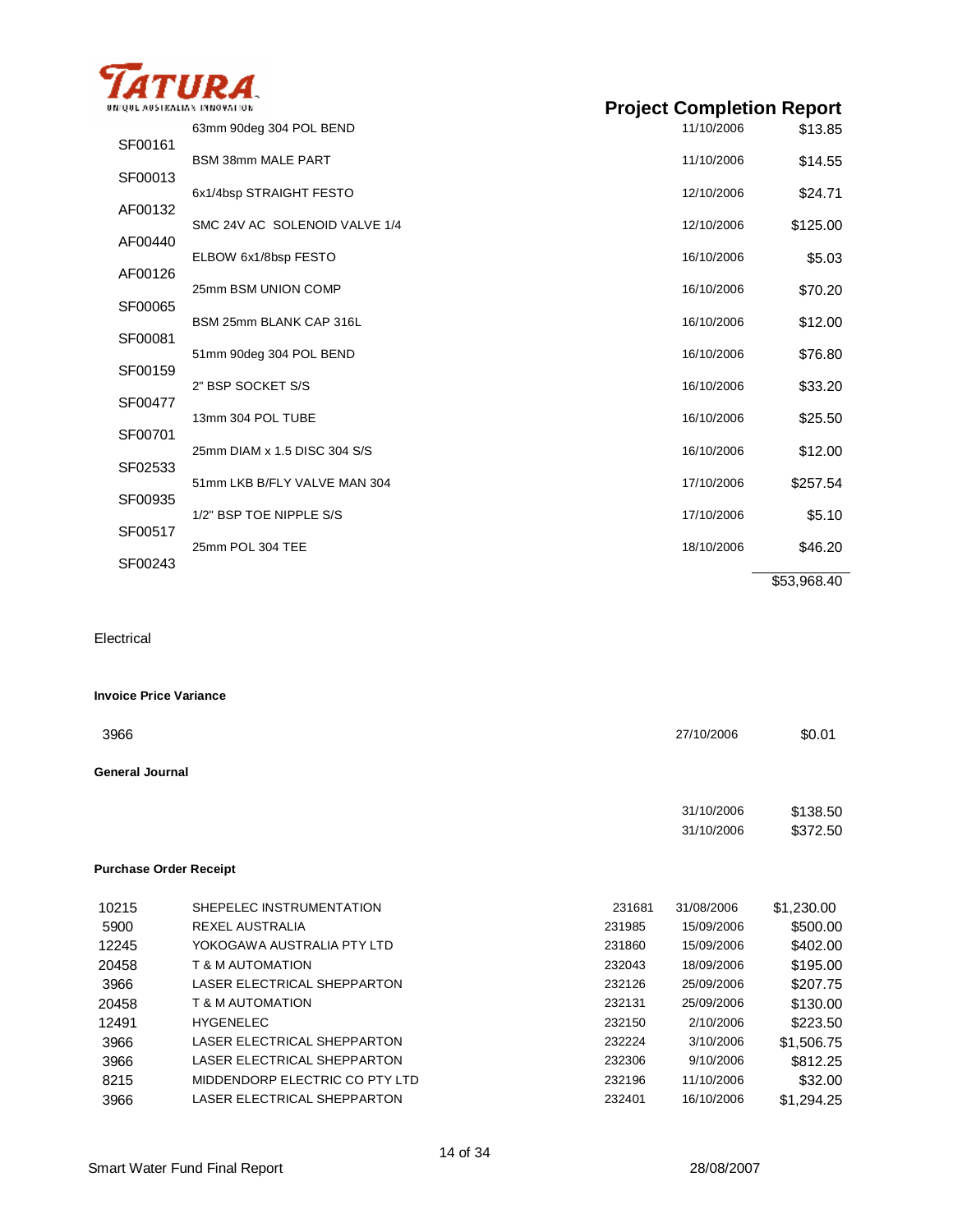

|       | UNIQUE AUSTRALIAN INNOVATION       |        | <b>Project Completion Report</b> |            |
|-------|------------------------------------|--------|----------------------------------|------------|
| 20458 | T & M AUTOMATION                   | 232421 | 17/10/2006                       | \$260.00   |
| 5900  | <b>REXEL AUSTRALIA</b>             | 232032 | 20/10/2006                       | \$31.00    |
| 20458 | <b>T &amp; M AUTOMATION</b>        | 232499 | 24/10/2006                       | \$130.00   |
| 20458 | T & M AUTOMATION                   | 232555 | 30/10/2006                       | \$130.00   |
| 3966  | <b>LASER ELECTRICAL SHEPPARTON</b> | 232556 | 30/10/2006                       | \$971.00   |
| 12245 | YOKOGAWA AUSTRALIA PTY LTD         | 232557 | 30/10/2006                       | \$220.59   |
| 3966  | LASER ELECTRICAL SHEPPARTON        | 232578 | 31/10/2006                       | \$395.25   |
| 12245 | YOKOGAWA AUSTRALIA PTY LTD         | 232586 | 31/10/2006                       | \$306.08   |
| 3966  | <b>LASER ELECTRICAL SHEPPARTON</b> | 232646 | 7/11/2006                        | \$579.75   |
| 12245 | YOKOGAWA AUSTRALIA PTY LTD         | 232695 | 10/11/2006                       | \$181.61   |
| 12245 | YOKOGAWA AUSTRALIA PTY LTD         | 232695 | 10/11/2006                       | \$254.25   |
| 12245 | YOKOGAWA AUSTRALIA PTY LTD         | 232696 | 10/11/2006                       | \$262.46   |
| 20458 | <b>T &amp; M AUTOMATION</b>        | 232739 | 15/11/2006                       | \$195.00   |
| 10602 | <b>SHIMMA PTY LTD</b>              | 232848 | 27/11/2006                       | \$360.00   |
| 12245 | YOKOGAWA AUSTRALIA PTY LTD         | 233025 | 8/12/2006                        | \$626.23   |
| 12245 | YOKOGAWA AUSTRALIA PTY LTD         | 233025 | 8/12/2006                        | \$294.70   |
| 12245 | YOKOGAWA AUSTRALIA PTY LTD         | 233025 | 8/12/2006                        | \$589.40   |
| 12245 | YOKOGAWA AUSTRALIA PTY LTD         | 233025 | 8/12/2006                        | \$1,473.50 |
| 12245 | YOKOGAWA AUSTRALIA PTY LTD         | 233025 | 8/12/2006                        | \$810.42   |
| 3966  | LASER ELECTRICAL SHEPPARTON        | 233163 | 20/12/2006                       | \$1,427.00 |
| 3966  | LASER ELECTRICAL SHEPPARTON        | 233581 | 7/02/2007                        | \$46.50    |
| 3966  | LASER ELECTRICAL SHEPPARTON        | 233672 | 14/02/2007                       | \$46.50    |
| 20458 | T & M AUTOMATION                   | 233711 | 16/02/2007                       | \$130.00   |
| 3966  | <b>LASER ELECTRICAL SHEPPARTON</b> | 233771 | 21/02/2007                       | \$93.00    |
| 3966  | LASER ELECTRICAL SHEPPARTON        | 233771 | 21/02/2007                       | \$69.75    |

#### **Issue from Inventory**

|         |                               | 14/09/2006 | \$45.76     |
|---------|-------------------------------|------------|-------------|
| EL09177 |                               |            |             |
| EL01204 | GLANDS PVC 20mm               | 18/09/2006 | \$2.58      |
|         | LAN LUG 8x25mm                | 18/09/2006 | \$4.00      |
| EL00548 | TE.SCREW EARTH TERMINAL 6mm   | 28/09/2006 | \$10.60     |
| EL02533 |                               |            |             |
| EL04137 | CABLE TIES 200mm BLACK        | 28/09/2006 | \$8.00      |
|         | GLANDS PVC 20mm               | 29/09/2006 | \$3.44      |
| EL01204 | RTD 1-1/2 TRICLOVER 50x9.6T   | 17/01/2007 | \$115.00    |
| EL21014 |                               |            |             |
| EL21502 | HOCKEY PUK 4-20MA 0/200C      | 14/02/2007 | \$90.00     |
|         | SMC 24V AC SOLENOID VALVE 1/4 | 27/02/2007 | \$125.00    |
| AF13015 |                               |            | \$17,332.88 |
|         |                               |            |             |

#### **MSD2 WATER SAVING Total: \$71,301.28**

**\$71,301.28**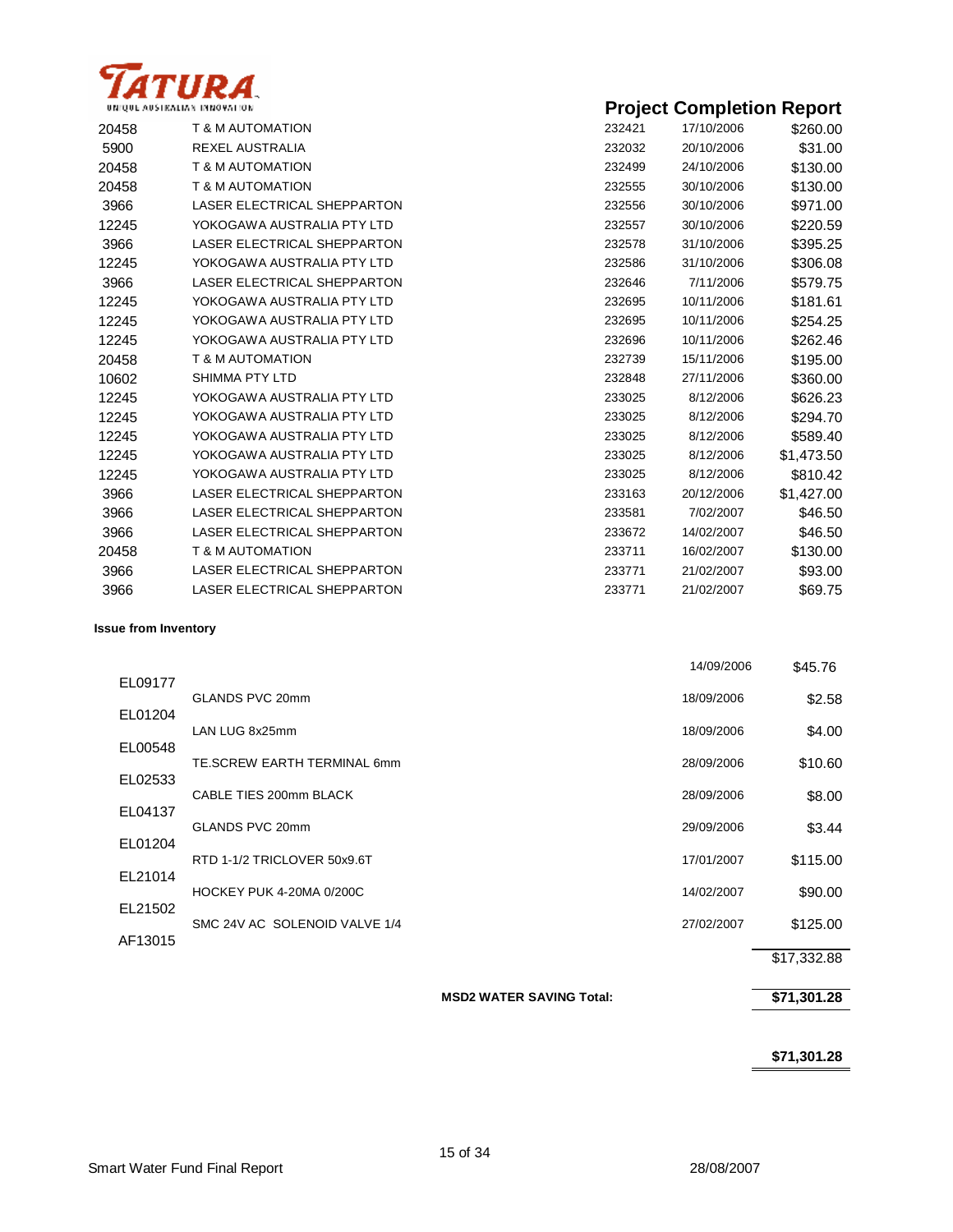

| $\alpha$ recuai spena report for $CDI$ exeribing project engineering noon costs.<br>Supplier/<br>Name/ |                                     |        |            |            |               |
|--------------------------------------------------------------------------------------------------------|-------------------------------------|--------|------------|------------|---------------|
| Item                                                                                                   | <b>Description</b>                  |        | Order No.  | Date       | Amount        |
|                                                                                                        |                                     |        |            |            |               |
| <b>CEC275</b>                                                                                          | <b>CD2 WATER SAVING</b>             |        |            |            |               |
|                                                                                                        |                                     |        |            |            |               |
| General                                                                                                |                                     |        |            |            |               |
| <b>General Journal</b>                                                                                 |                                     |        |            |            |               |
|                                                                                                        |                                     |        |            |            |               |
|                                                                                                        |                                     |        |            | 1/01/2007  | \$94,711.93   |
|                                                                                                        |                                     |        |            | 1/01/2007  | $-$94,711.93$ |
|                                                                                                        |                                     |        |            |            | \$0.00        |
|                                                                                                        |                                     |        |            |            |               |
|                                                                                                        |                                     |        |            |            |               |
| Engineering                                                                                            |                                     |        |            |            |               |
| <b>Manual Invoice</b>                                                                                  |                                     |        |            |            |               |
|                                                                                                        |                                     |        |            |            |               |
| 12960                                                                                                  | TMI - CLEARING                      |        |            | 1/09/2006  | \$796.66      |
| 12960                                                                                                  | TMI - CLEARING                      |        |            | 1/10/2006  | \$28.40       |
| <b>Invoice Price Variance</b>                                                                          |                                     |        |            |            |               |
| 4669                                                                                                   |                                     |        |            |            |               |
| 4669                                                                                                   | <b>SGS ECONOMICS &amp; PLANNING</b> |        |            | 30/08/2006 | $-$0.02$      |
| 20174                                                                                                  | <b>TATURA MILK</b>                  |        |            | 1/12/2006  | $-$724.40$    |
| <b>Purchase Order Receipt</b>                                                                          |                                     |        |            |            |               |
| 8203                                                                                                   | PL & DA JAMES P/L                   |        | 230484     | 23/05/2006 | \$144.00      |
| 6450                                                                                                   | O & P GREGORY PTY LTD               |        | 230548     | 26/05/2006 | \$850.00      |
| 8203                                                                                                   | PL & DA JAMES P/L                   |        | 231362     | 31/07/2006 | \$150.00      |
| 8203                                                                                                   | PL & DA JAMES P/L                   |        | 231362     | 31/07/2006 | \$150.00      |
| 8203                                                                                                   | PL & DA JAMES P/L                   |        | 231362     | 31/07/2006 | \$250.00      |
| 8203                                                                                                   | PL & DA JAMES P/L                   |        | 231362     | 31/07/2006 | \$225.00      |
| 8203                                                                                                   | PL & DA JAMES P/L                   |        | 231362     | 31/07/2006 | \$200.00      |
| 4669                                                                                                   | <b>SGS ECONOMICS &amp; PLANNING</b> | 231346 | 31/07/2006 | \$4,545.40 |               |
| 8203                                                                                                   | PL & DA JAMES P/L                   |        | 231362     | 31/07/2006 | \$150.00      |
| 8203                                                                                                   | PL & DA JAMES P/L                   |        | 231362     | 31/07/2006 | \$100.00      |
| 8203                                                                                                   | PL & DA JAMES P/L                   |        | 231362     | 31/07/2006 | \$100.00      |
| 20081                                                                                                  | FAGERSTA STEEL P/L.                 | 231478 | 8/08/2006  | \$27.80    |               |
| 6450                                                                                                   | O & P GREGORY PTY LTD               |        | 231469     | 8/08/2006  | \$2,270.00    |
| 4669                                                                                                   | <b>SGS ECONOMICS &amp; PLANNING</b> | 231488 | 8/08/2006  | \$4,398.20 |               |
| 6450                                                                                                   | O & P GREGORY PTY LTD               |        | 231512     | 9/08/2006  | \$1,568.00    |
| 6450                                                                                                   | O & P GREGORY PTY LTD               |        | 231512     | 9/08/2006  | \$6,226.00    |

## **Table 6.2.2: Actual spend report for CD2 excluding project engineering labor costs.**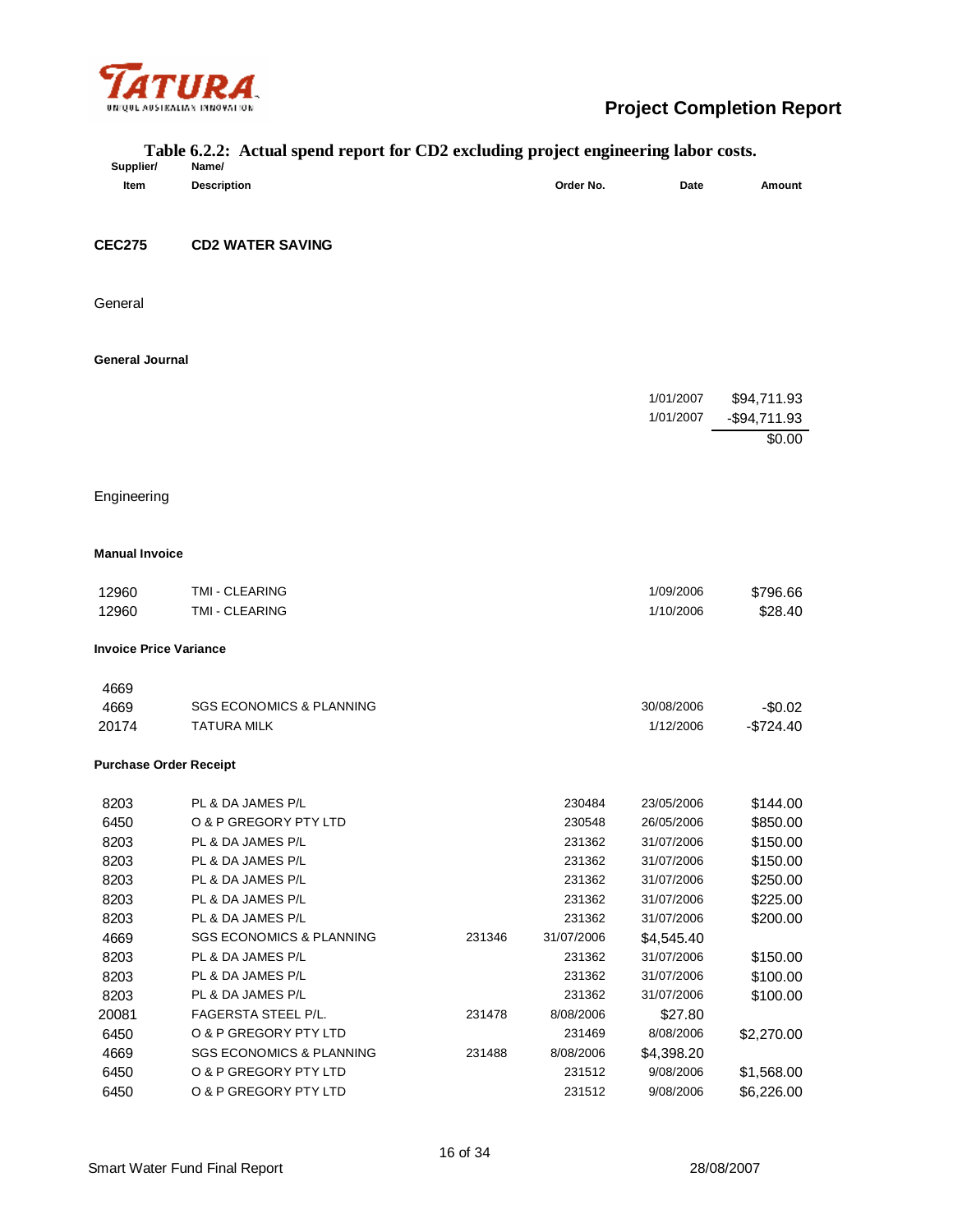

| 8203  | PL & DA JAMES P/L                 |            | 231518     | 10/08/2006 | \$100.00   |
|-------|-----------------------------------|------------|------------|------------|------------|
| 8203  | PL & DA JAMES P/L                 |            | 231518     | 10/08/2006 | \$150.00   |
| 3966  | LASER ELECTRICAL SHEPPARTON       |            | 231585     | 15/08/2006 | \$116.25   |
| 8203  | PL & DA JAMES P/L                 |            | 231569     | 15/08/2006 | \$150.00   |
| 8203  | PL & DA JAMES P/L                 |            | 231569     | 15/08/2006 | \$200.00   |
| 8203  | PL & DA JAMES P/L                 |            | 231569     | 15/08/2006 | \$100.00   |
| 8203  | PL & DA JAMES P/L                 |            | 231569     | 15/08/2006 | \$225.00   |
| 6450  | O & P GREGORY PTY LTD             |            | 231693     | 24/08/2006 | \$3,483.00 |
| 6450  | O & P GREGORY PTY LTD             |            | 231691     | 24/08/2006 | \$5,565.00 |
| 8203  | PL & DA JAMES P/L                 |            | 231735     | 25/08/2006 | \$100.00   |
| 8203  | PL & DA JAMES P/L                 |            | 231735     | 25/08/2006 | \$200.00   |
| 8203  | PL & DA JAMES P/L                 |            | 231735     | 25/08/2006 | \$200.00   |
| 20077 | <b>G.V. CONCRETE SAWING</b>       |            | 231737     | 25/08/2006 | \$220.00   |
| 6450  | O & P GREGORY PTY LTD             |            | 231716     | 25/08/2006 | \$5,297.00 |
| 20174 | <b>TATURA MILK</b>                |            | 231682     | 28/08/2006 | \$724.40   |
| 10215 | SHEPELEC INSTRUMENTATION          | \$1,230.00 |            |            |            |
| 8203  | PL & DA JAMES P/L                 |            | 231883     | 6/09/2006  | \$200.00   |
| 8203  | PL & DA JAMES P/L                 |            | 231883     | 6/09/2006  | \$75.00    |
| 6450  | O & P GREGORY PTY LTD             |            | 231886     | 6/09/2006  | \$1,830.00 |
| 6450  | O & P GREGORY PTY LTD             |            | 231886     | 6/09/2006  | \$127.00   |
| 6450  | O & P GREGORY PTY LTD             |            | 231948     | 11/09/2006 | \$2,778.00 |
| 8203  | PL & DA JAMES P/L                 |            | 231971     | 12/09/2006 | \$200.00   |
| 8203  | PL & DA JAMES P/L                 |            | 231971     | 12/09/2006 | \$150.00   |
| 8203  | PL & DA JAMES P/L                 |            | 231971     | 12/09/2006 | \$100.00   |
| 8203  | PL & DA JAMES P/L                 |            | 231971     | 12/09/2006 | \$200.00   |
| 11320 | TETRA PAK MARKETING PTY LTD       | \$2,217.00 |            |            |            |
| 6450  | O & P GREGORY PTY LTD             |            | 232024     | 15/09/2006 | \$3,626.00 |
| 6450  | O & P GREGORY PTY LTD             |            | 232025     | 15/09/2006 | \$2,818.00 |
| 11320 | TETRA PAK MARKETING PTY LTD       |            | 231389     | 18/09/2006 | \$5,173.00 |
| 8203  | PL & DA JAMES P/L                 |            | 232042     | 18/09/2006 | \$100.00   |
| 8203  | PL & DA JAMES P/L                 |            | 232042     | 18/09/2006 | \$100.00   |
| 20458 | T & M AUTOMATION                  |            | 232043     | 18/09/2006 | \$130.00   |
| 2140  | <b>BIOLAB (AUST) LTD</b>          | 231407     | 19/09/2006 | \$7,335.00 |            |
| 2140  | <b>BIOLAB (AUST) LTD</b>          | 231407     | 19/09/2006 | \$590.00   |            |
| 6450  | O & P GREGORY PTY LTD             |            | 232132     | 25/09/2006 | \$2,498.00 |
| 6450  | O & P GREGORY PTY LTD             |            | 232265     | 5/10/2006  | \$216.00   |
| 20089 | LINCOT INSULATION                 |            | 232351     | 11/10/2006 | \$1,990.00 |
| 8203  | PL & DA JAMES P/L                 |            | 232352     | 11/10/2006 | \$150.00   |
| 8203  | PL & DA JAMES P/L                 |            | 232352     | 11/10/2006 | \$200.00   |
| 8203  | PL & DA JAMES P/L                 |            | 232352     | 11/10/2006 | \$100.00   |
| 6450  | O & P GREGORY PTY LTD             |            | 232418     | 17/10/2006 | \$1,182.00 |
| 8203  | PL & DA JAMES P/L                 |            | 232419     | 17/10/2006 | \$150.00   |
| 8203  | PL & DA JAMES P/L                 |            | 232419     | 17/10/2006 | \$200.00   |
| 20458 | T & M AUTOMATION                  |            | 232421     | 17/10/2006 | \$260.00   |
| 11320 | TETRA PAK MARKETING PTY LTD       | \$2,465.00 |            |            |            |
| 8203  | PL & DA JAMES P/L                 |            | 232606     | 2/11/2006  | \$150.00   |
| 8203  | PL & DA JAMES P/L                 |            | 232606     | 2/11/2006  | \$200.00   |
| 6450  | O & P GREGORY PTY LTD             | 232640     | 6/11/2006  | \$160.00   |            |
| 6450  | O & P GREGORY PTY LTD             |            | 232824     | 24/11/2006 | \$400.00   |
| 3961  | <b>CHALLENGER VALVES &amp;</b>    | 233648     | 14/02/2007 | \$189.00   |            |
| 3961  | <b>ACTUATORS</b><br><b>UATORS</b> | 16/02/2007 | \$313.50   |            |            |
|       |                                   |            |            |            |            |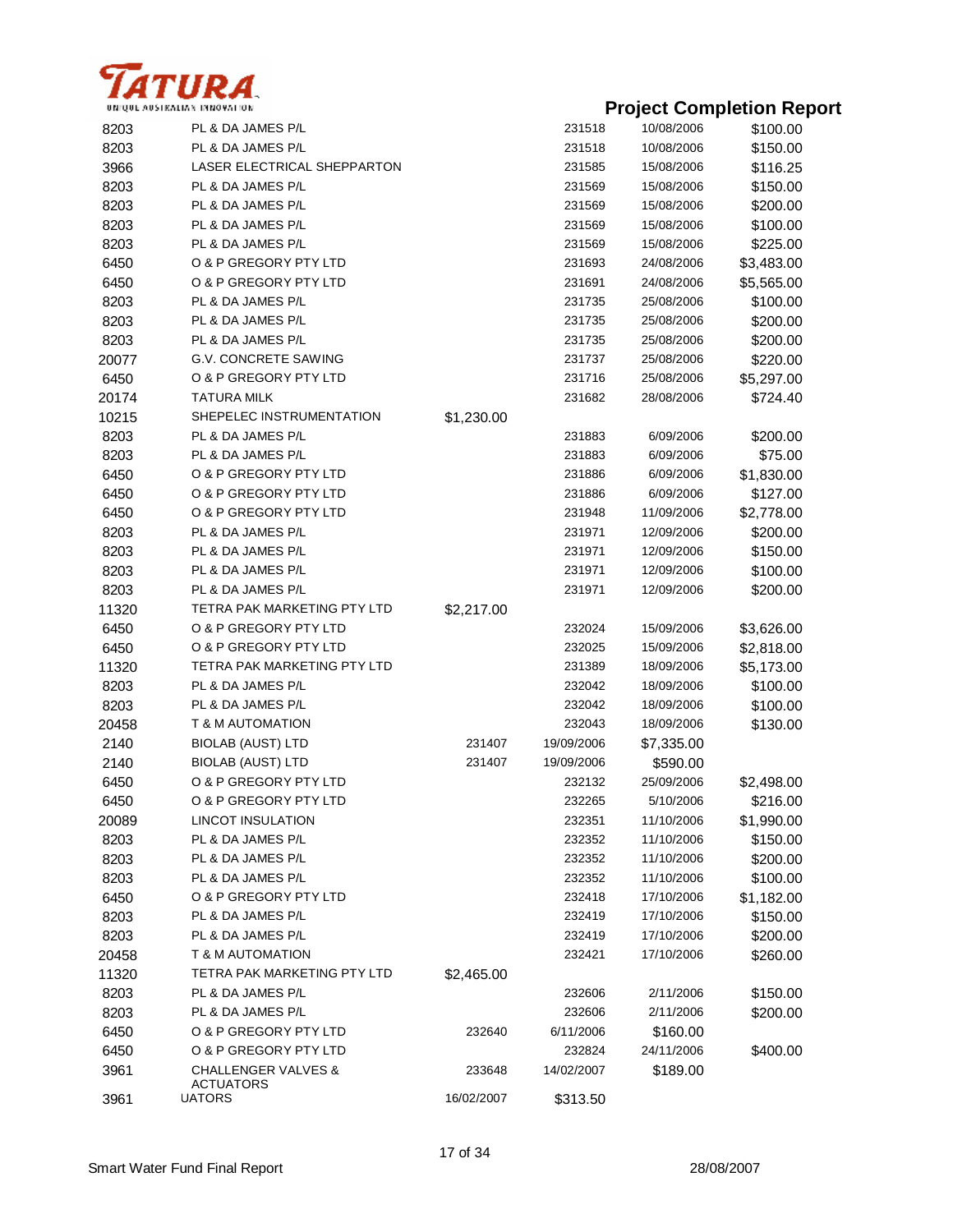

#### **Issue from Inventory**

|         | 25mm 90deg 304 POL BEND      | 8/05/2006  | \$53.20    |
|---------|------------------------------|------------|------------|
| SF00155 | 25mm BSM UNION COMP          | 8/05/2006  | \$67.50    |
| SF00065 | 25mm 304 POL TUBE            | 8/05/2006  | \$176.00   |
| SF00705 | 25mm POL 304 TEE             | 8/05/2006  | \$62.40    |
| SF00243 | 25mm TUBE CLAMP PLAIN        | 8/05/2006  | \$17.10    |
| SF00635 | 16mm S/S ROUND BAR (4mtr)    | 8/05/2006  | \$36.84    |
| SF00769 | 50x50x3.0 S/S RHS            | 8/05/2006  | \$163.00   |
| SF00737 | 51mm 304 POL TUBE            | 8/05/2006  | \$175.00   |
| SF00711 | 51mm 90deg 304 POL BEND      | 8/05/2006  | \$95.00    |
| SF00159 | 25mm 304 POL TUBE            | 8/05/2006  |            |
| SF00705 |                              |            | \$88.00    |
| SF00155 | 25mm 90deg 304 POL BEND      | 8/05/2006  | \$53.20    |
| SF00635 | 25mm TUBE CLAMP PLAIN        | 8/05/2006  | \$22.80    |
| SF00635 | 25mm TUBE CLAMP PLAIN        | 27/07/2006 | \$11.40    |
| SF00033 | <b>BSM 76mm LINER</b>        | 31/07/2006 | \$12.00    |
| SF00035 | BSM 76mm HEX NUT             | 31/07/2006 | \$19.00    |
| SF00037 | <b>BSM 76mm MALE PART</b>    | 31/07/2006 | \$9.50     |
| SF00041 | BSM 101mm LINER              | 31/07/2006 | \$16.00    |
| SF00163 | 76mm 90deg 304 POL BEND      | 31/07/2006 | \$18.95    |
| SF00249 | 51mm POL 304 TEE             | 31/07/2006 | \$18.50    |
|         | 51mm POL 304 TEE             | 2/08/2006  | \$18.50    |
| SF00249 | <b>BSM 51mm HEX NUT</b>      | 8/08/2006  | \$6.20     |
| SF00019 | <b>BSM 51mm LINER</b>        | 8/08/2006  | \$3.90     |
| SF00017 | <b>BSM 51mm MALE PART</b>    | 8/08/2006  | \$6.60     |
| SF00021 | 1-1/2 BSP TOE NIPPLE         | 8/08/2006  | \$9.00     |
| SF00525 | 51mm LKB B/FLY VALVE ACT 304 | 9/08/2006  | \$1,015.26 |
| SF00915 | 51mm LKB B/FLY VALVE ACT 304 | 10/08/2006 | \$1,015.26 |
| SF00915 | 1-1/4" BSP TOE NIPPLE S/S    | 11/08/2006 | \$4.00     |
| SF00523 | 51mm TUBE CLAMP PLAIN        | 11/08/2006 | \$7.60     |
| SF00641 | 101mm BSM-CIP MALE PART 316  | 11/08/2006 | \$35.40    |
| SF03051 |                              |            |            |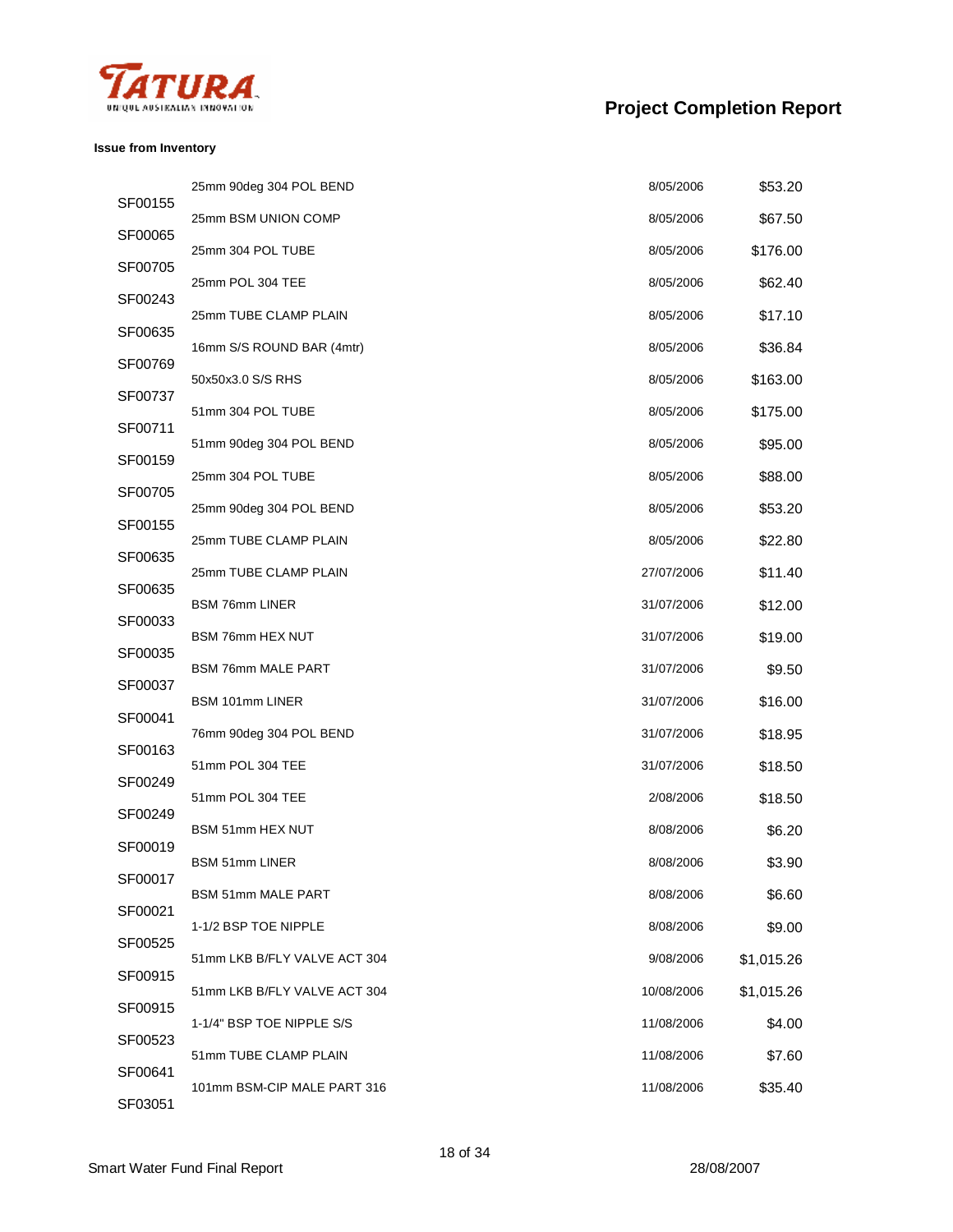

|                             | <b>Project Completion Report</b>                                                                                                                                                                                                                                                |                                                                                                                                          |
|-----------------------------|---------------------------------------------------------------------------------------------------------------------------------------------------------------------------------------------------------------------------------------------------------------------------------|------------------------------------------------------------------------------------------------------------------------------------------|
| BSM 38mm HEX NUT            | 11/08/2006                                                                                                                                                                                                                                                                      | \$5.10                                                                                                                                   |
|                             | 15/08/2006                                                                                                                                                                                                                                                                      | \$46.10                                                                                                                                  |
| RAMSET MIX NOZZLE           | 15/08/2006                                                                                                                                                                                                                                                                      | \$7.86                                                                                                                                   |
|                             | 21/08/2006                                                                                                                                                                                                                                                                      | \$18.10                                                                                                                                  |
| 3/8" BSP TOE NIPPLE S/S     | 21/08/2006                                                                                                                                                                                                                                                                      | \$2.20                                                                                                                                   |
| 3/4" BSP TOE NIPPLE S/S     | 21/08/2006                                                                                                                                                                                                                                                                      | \$3.90                                                                                                                                   |
| 25mm BSM-CIP MALE PART 316  | 21/08/2006                                                                                                                                                                                                                                                                      | \$23.40                                                                                                                                  |
| 25mm BSM-CIP LINER 316      | 21/08/2006                                                                                                                                                                                                                                                                      | \$5.00                                                                                                                                   |
| 25mm BSM-CIP LINER 316      | 21/08/2006                                                                                                                                                                                                                                                                      | \$10.00                                                                                                                                  |
| 25mm BSM-CIP SEAL RING EPDM | 21/08/2006                                                                                                                                                                                                                                                                      | \$2.80                                                                                                                                   |
| 63mm BSM-CIP SEAL RING EPDM | 21/08/2006                                                                                                                                                                                                                                                                      | \$22.00                                                                                                                                  |
| 25mm TUBE CLAMP PLAIN       | 21/08/2006                                                                                                                                                                                                                                                                      | \$2.85                                                                                                                                   |
| BSM 101mm BLANK CAP 316L    | 21/08/2006                                                                                                                                                                                                                                                                      | \$72.00                                                                                                                                  |
| 25mm 90deg 304 POL BEND     | 21/08/2006                                                                                                                                                                                                                                                                      | \$5.20                                                                                                                                   |
| 25mm 90deg 304 POL BEND     | 21/08/2006                                                                                                                                                                                                                                                                      | \$20.80                                                                                                                                  |
| <b>BSM 25mm LINER</b>       | 21/08/2006                                                                                                                                                                                                                                                                      | \$5.30                                                                                                                                   |
| 38mm POL 304 TEE            | 21/08/2006                                                                                                                                                                                                                                                                      | \$16.50                                                                                                                                  |
| <b>BSM 25mm LINER</b>       | 22/08/2006                                                                                                                                                                                                                                                                      | \$2.65                                                                                                                                   |
| BSM 25mm HEX NUT            | 22/08/2006                                                                                                                                                                                                                                                                      | \$4.20                                                                                                                                   |
| <b>BSM 25mm MALE PART</b>   |                                                                                                                                                                                                                                                                                 | \$4.10                                                                                                                                   |
|                             |                                                                                                                                                                                                                                                                                 | \$41.60                                                                                                                                  |
|                             |                                                                                                                                                                                                                                                                                 | \$7.06                                                                                                                                   |
|                             |                                                                                                                                                                                                                                                                                 | \$7.80                                                                                                                                   |
|                             |                                                                                                                                                                                                                                                                                 |                                                                                                                                          |
|                             |                                                                                                                                                                                                                                                                                 | \$3.90                                                                                                                                   |
|                             |                                                                                                                                                                                                                                                                                 | \$5.00                                                                                                                                   |
|                             |                                                                                                                                                                                                                                                                                 | \$16.40                                                                                                                                  |
|                             |                                                                                                                                                                                                                                                                                 | \$35.60                                                                                                                                  |
|                             |                                                                                                                                                                                                                                                                                 | \$30.40                                                                                                                                  |
|                             |                                                                                                                                                                                                                                                                                 | \$8.00                                                                                                                                   |
|                             | 25/08/2006                                                                                                                                                                                                                                                                      | \$66.40                                                                                                                                  |
| 2" BSP SOCKET S/S           | 25/08/2006                                                                                                                                                                                                                                                                      | \$16.60                                                                                                                                  |
|                             | INIQUE AUSTRALIAN INNOVATION<br>25mm 90deg 304 POL BEND<br>6x1/4bsp STRAIGHT FESTO<br>3/4" BSP TOE NIPPLE S/S<br>3/4" BSP TOE NIPPLE S/S<br>1" BSP TOE NIPPLE S/S<br>63x25mm CONCENTRIC REDUCER<br>63x51mm CONCENTRIC REDUCER<br>1-1/4" BSP TOE NIPPLE S/S<br>2" BSP SOCKET S/S | 22/08/2006<br>22/08/2006<br>22/08/2006<br>22/08/2006<br>25/08/2006<br>25/08/2006<br>25/08/2006<br>25/08/2006<br>25/08/2006<br>25/08/2006 |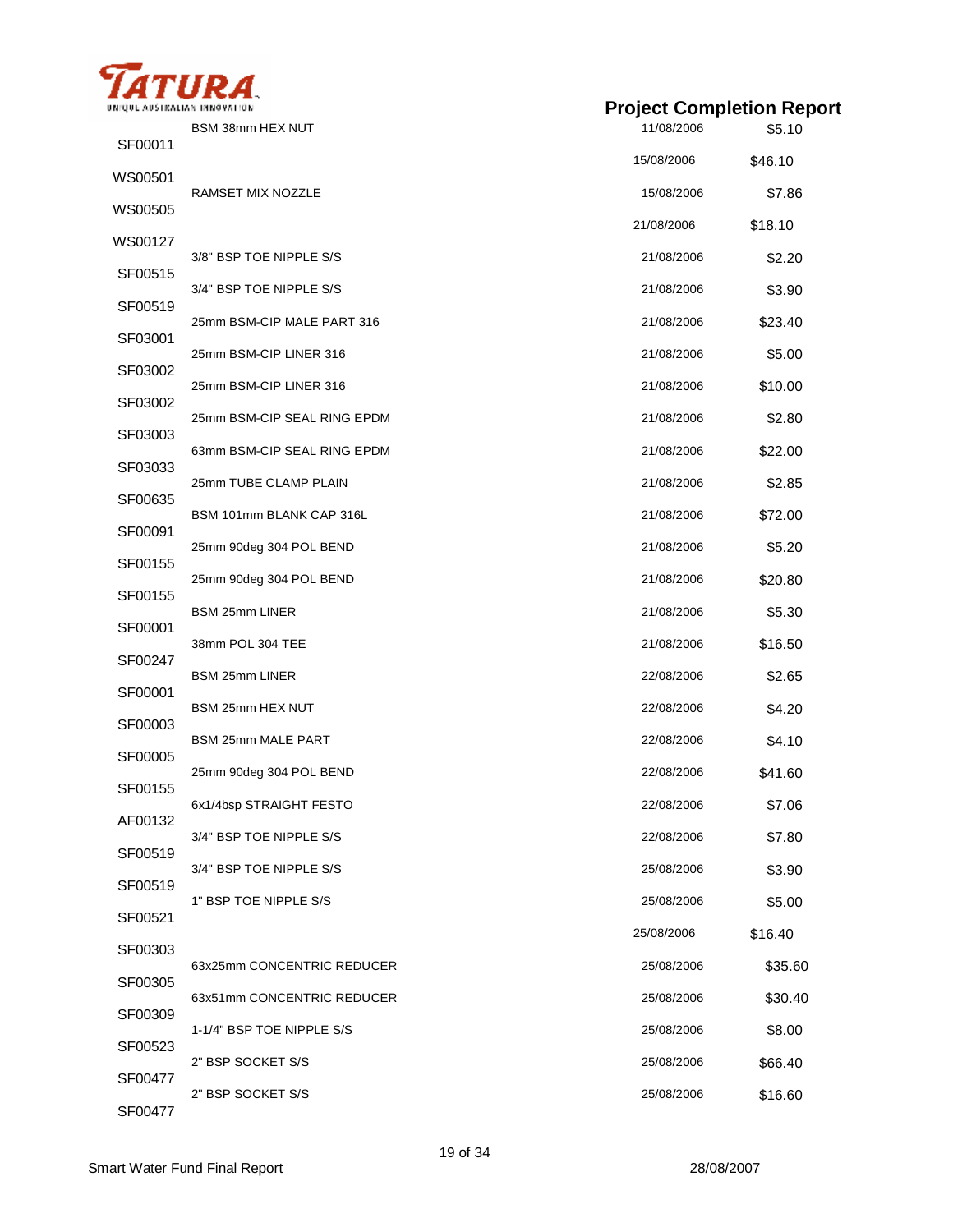

|                | 1-1/2 BSP TOE NIPPLE           | 25/08/2006 | \$18.00  |
|----------------|--------------------------------|------------|----------|
| SF00525        | 50x10mm S/S FLAT (4mtr)        | 25/08/2006 | \$95.00  |
| SF00758        | 38mm 90deg 304 POL BEND        | 25/08/2006 | \$32.50  |
| SF00157        | 51mm 90deg 304 POL BEND        | 25/08/2006 | \$48.00  |
| SF00159        | 51mm 90deg 304 POL BEND        | 25/08/2006 | \$19.20  |
| SF00159        | 25mm CIP BSM UNION COMP        | 25/08/2006 | \$23.40  |
| SF00075        | 38mm CIP BSM UNION COMP        | 25/08/2006 | \$27.90  |
| SF00076        | 50mm CIP BSM UNION COMP        | 25/08/2006 | \$70.40  |
| SF00077        | DYNABOLT S/S 10x80mm           | 29/08/2006 | \$10.15  |
| FAS1001        | 3/4" BSP SOCKET S/S            | 29/08/2006 | \$2.60   |
| SF00469        | 2" BSP TOE NIPPLE              | 31/08/2006 | \$12.30  |
| SF00527        | 1-1/2" BALL VALVE 3PCE ST/ST   | 31/08/2006 | \$138.60 |
| SF02025        | 1-1/2" BALL VALVE 3PCE ST/ST   | 31/08/2006 | \$138.60 |
| SF02025        | 1-1/4" SWING CHECK VALVE ST/ST | 31/08/2006 | \$72.05  |
| SF02053        | DYNABOLT S/S 10x80mm           | 5/09/2006  | \$10.15  |
| <b>FAS1001</b> | 51mm TUBE CLAMP PLAIN          | 5/09/2006  |          |
| SF00641        |                                |            | \$3.80   |
| EL09613        | 1 ENCL.MOUNT S/S 100x125mm     | 6/09/2006  | \$7.35   |
| <b>FAS0999</b> | DYNABOLT S/S 10x50mm           | 6/09/2006  | \$7.20   |
| EL09621        | 3 ENCL.MOUNT S/S 110x320mm     | 7/09/2006  | \$26.50  |
| SF02541        | 38mm DIAM x 1.5 DISC 304 S/S   | 7/09/2006  | \$9.00   |
| SF03012        | 38mm BSM-CIP LINER 316         | 7/09/2006  | \$6.00   |
| SF03022        | 51mm BSM-CIP LINER 316         | 7/09/2006  | \$3.70   |
| SF00011        | BSM 38mm HEX NUT               | 7/09/2006  | \$10.20  |
| SF00019        | BSM 51mm HEX NUT               | 7/09/2006  | \$12.40  |
| SF00155        | 25mm 90deg 304 POL BEND        | 7/09/2006  | \$20.80  |
| SF00157        | 38mm 90deg 304 POL BEND        | 7/09/2006  | \$13.00  |
| AF00156        | 8x1/4bsp STRAIGHT FESTO        | 7/09/2006  | \$16.24  |
| AF01001        | 6mm TUBE.LDPE BLACK (MTR)      | 7/09/2006  | \$63.00  |
| SF00249        | 51mm POL 304 TEE               | 7/09/2006  | \$18.50  |
| SF00463        | 1/4" BSP SOCKET S/S            | 7/09/2006  | \$2.60   |
| SF00523        | 1-1/4" BSP TOE NIPPLE S/S      | 7/09/2006  | \$8.00   |
|                |                                |            |          |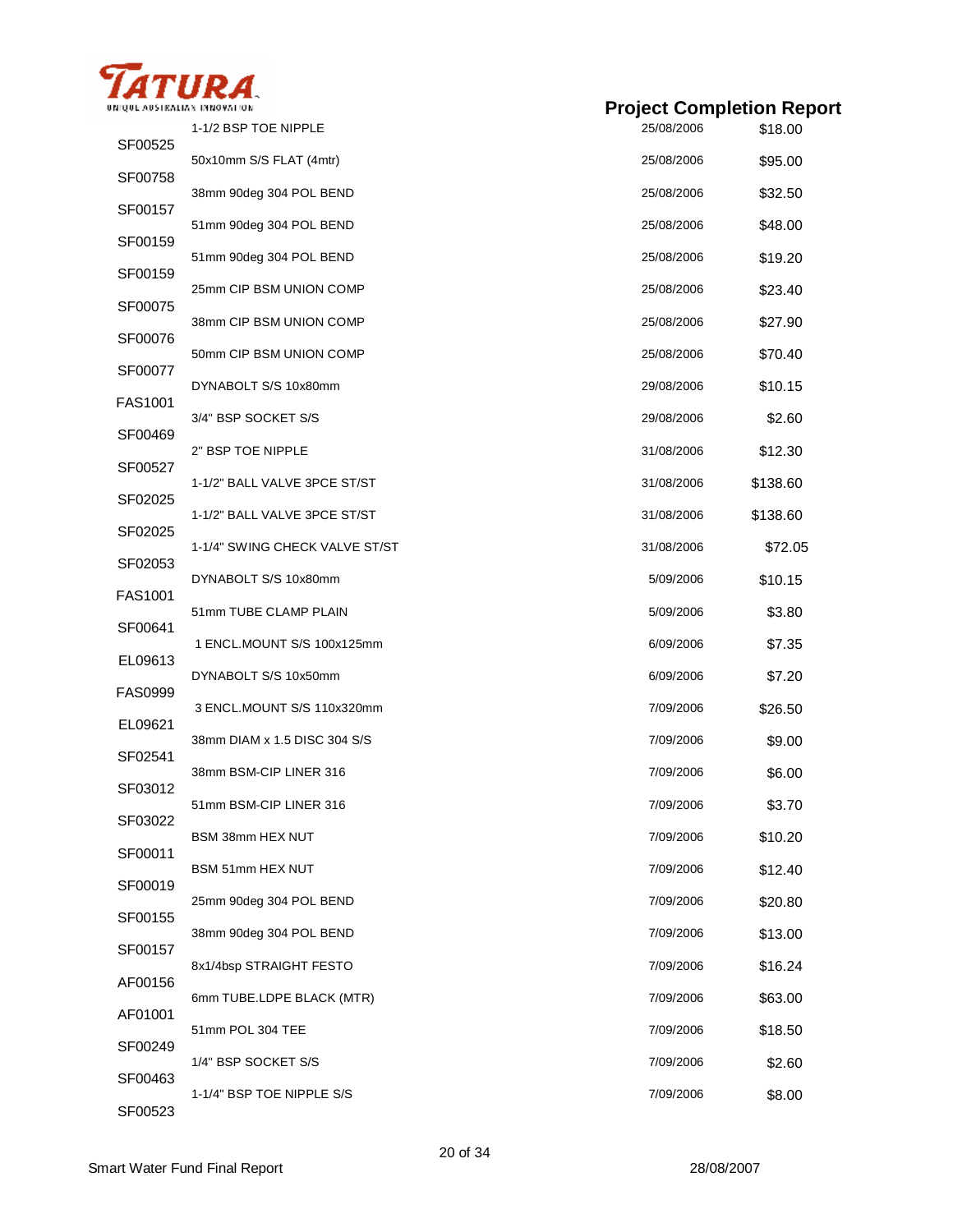

| UNIQUE AUSTRALIAN INNOVATION |                               |            | <b>Project Completion Report</b> |  |  |
|------------------------------|-------------------------------|------------|----------------------------------|--|--|
| SF00155                      | 25mm 90deg 304 POL BEND       | 11/09/2006 | \$20.80                          |  |  |
|                              | BSM 63mm HEX NUT              | 11/09/2006 | \$8.20                           |  |  |
| SF00027                      | BSM 63mm BLANK CAP 316L       | 11/09/2006 | \$9.00                           |  |  |
| SF00087                      | 1 ENCL.MOUNT S/S 100x125mm    | 12/09/2006 | \$7.35                           |  |  |
| EL09613                      | BSM 25mm HEX NUT              | 12/09/2006 | \$12.60                          |  |  |
| SF00003                      |                               |            |                                  |  |  |
| SF00641                      | 51mm TUBE CLAMP PLAIN         | 12/09/2006 | \$15.20                          |  |  |
| SF00161                      | 63mm 90deg 304 POL BEND       | 12/09/2006 | \$27.70                          |  |  |
| WS00501                      | RAMSET INJECT.TUBE 400ml ISCP | 14/09/2006 | \$23.05                          |  |  |
|                              | <b>RAMSET MIX NOZZLE</b>      | 14/09/2006 | \$13.10                          |  |  |
| WS00505                      | 1 ENCL.MOUNT S/S 100x125mm    | 14/09/2006 | \$14.70                          |  |  |
| EL09613                      | 51mm TUBE CLAMP PLAIN         | 14/09/2006 | \$11.40                          |  |  |
| SF00641                      |                               |            |                                  |  |  |
|                              | CLIP SURFACE SWITCH 500V-32A  | 15/09/2006 | \$107.36                         |  |  |

38mm B/FLY VALVE RUBBER LKB 29/09/2006 \$31.61

WELDING ARGON E SIZE CYL. 2/10/2006 \$102.75

6mm TUBE.LDPE BLACK (MTR) 25/01/2007 \$63.00

Electrical

EL09185

VL00005

WS10037

AF01001

| <b>Invoice Price Variance</b><br>LASER ELECTRICAL SHEPPARTON<br>31/10/2006<br>3966<br><b>General Journal</b><br>30/11/2006<br>\$153.75<br><b>Purchase Order Receipt</b><br>LASER ELECTRICAL SHEPPARTON<br>3966<br>230747<br>15/06/2006<br>\$93.00<br>LASER ELECTRICAL SHEPPARTON<br>3966<br>230794<br>19/06/2006<br>\$348.75<br><b>SHIMMA PTY LTD</b><br>10602<br>231360<br>31/07/2006<br>\$1,170.00<br>LASER ELECTRICAL SHEPPARTON<br>31/07/2006<br>\$660.50<br>3966<br>231358<br>LASER ELECTRICAL SHEPPARTON<br>7/08/2006<br>3966<br>231457<br>\$417.25 | 3966 | LASER ELECTRICAL SHEPPARTON |  | 1/12/2006 | \$660.50  |
|-----------------------------------------------------------------------------------------------------------------------------------------------------------------------------------------------------------------------------------------------------------------------------------------------------------------------------------------------------------------------------------------------------------------------------------------------------------------------------------------------------------------------------------------------------------|------|-----------------------------|--|-----------|-----------|
|                                                                                                                                                                                                                                                                                                                                                                                                                                                                                                                                                           |      |                             |  |           |           |
|                                                                                                                                                                                                                                                                                                                                                                                                                                                                                                                                                           |      |                             |  |           | -\$660.50 |
|                                                                                                                                                                                                                                                                                                                                                                                                                                                                                                                                                           |      |                             |  |           |           |
|                                                                                                                                                                                                                                                                                                                                                                                                                                                                                                                                                           |      |                             |  |           |           |
|                                                                                                                                                                                                                                                                                                                                                                                                                                                                                                                                                           |      |                             |  |           |           |
|                                                                                                                                                                                                                                                                                                                                                                                                                                                                                                                                                           |      |                             |  |           |           |
|                                                                                                                                                                                                                                                                                                                                                                                                                                                                                                                                                           |      |                             |  |           |           |
|                                                                                                                                                                                                                                                                                                                                                                                                                                                                                                                                                           |      |                             |  |           |           |
|                                                                                                                                                                                                                                                                                                                                                                                                                                                                                                                                                           |      |                             |  |           |           |
|                                                                                                                                                                                                                                                                                                                                                                                                                                                                                                                                                           |      |                             |  |           |           |

\$83,259.13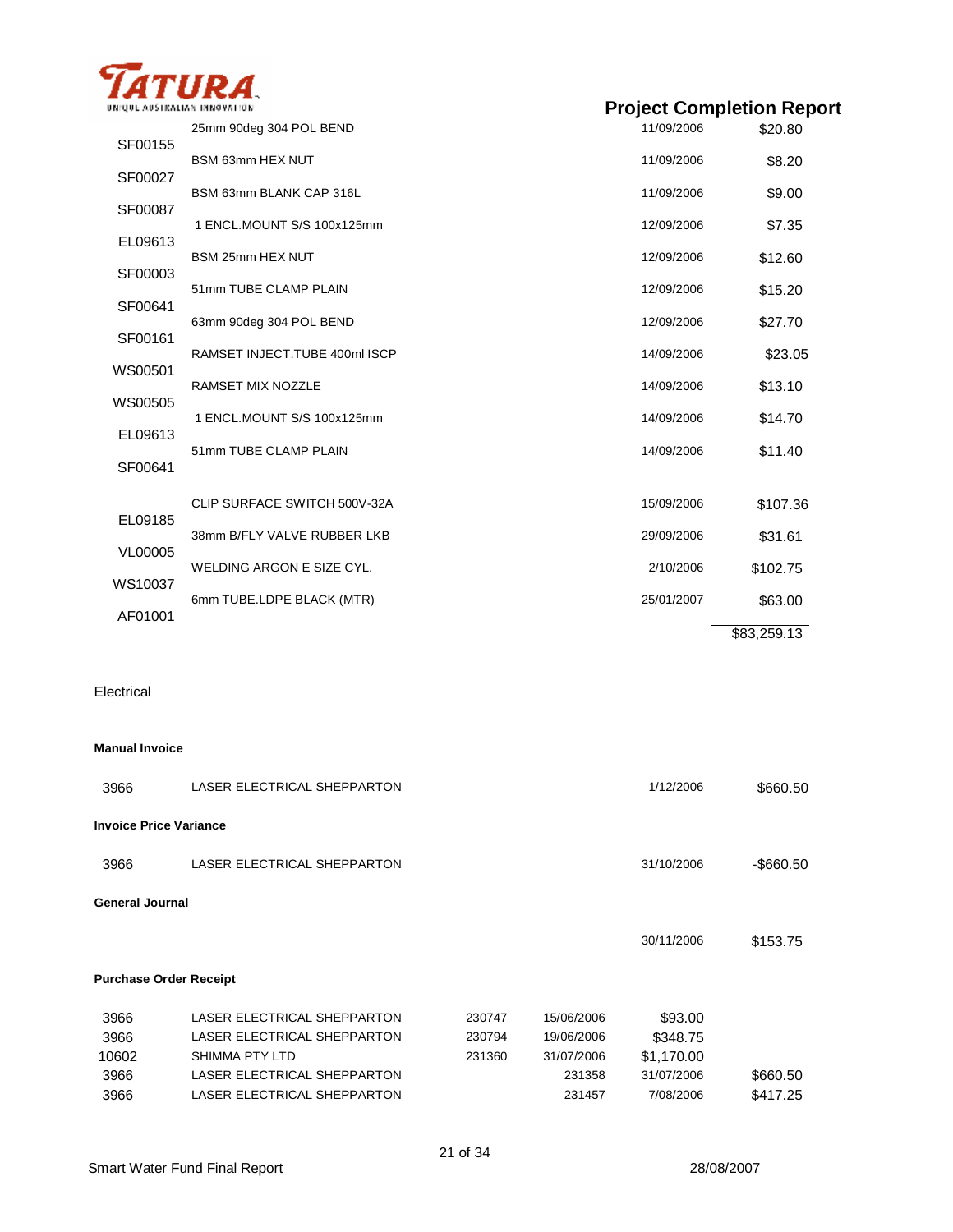

| 10602 | SHIMMA PTY LTD              |            | 231485     | 8/08/2006  | \$405.00 |
|-------|-----------------------------|------------|------------|------------|----------|
| 10602 | SHIMMA PTY LTD              |            | 231587     | 15/08/2006 | \$210.00 |
| 5900  | REXEL AUSTRALIA             |            | 231868     | 7/09/2006  | \$800.00 |
| 5900  | REXEL AUSTRALIA             |            | 231898     | 8/09/2006  | \$440.00 |
| 5900  | REXEL AUSTRALIA             |            | 231898     | 8/09/2006  | \$190.00 |
| 5900  | REXEL AUSTRALIA             |            | 231898     | 8/09/2006  | \$159.03 |
| 5900  | REXEL AUSTRALIA             |            | 231898     | 8/09/2006  | \$106.02 |
| 5900  | REXEL AUSTRALIA             |            | 231898     | 8/09/2006  | \$30.78  |
| 5900  | REXEL AUSTRALIA             |            | 231898     | 8/09/2006  | \$21.60  |
| 5900  | REXEL AUSTRALIA             |            | 231898     | 11/09/2006 | \$85.50  |
| 5900  | REXEL AUSTRALIA             | 11/09/2006 | \$41.90    |            |          |
| 3966  | LASER ELECTRICAL SHEPPARTON | 231944     | 11/09/2006 | \$1,842.50 |          |
| 5900  | REXEL AUSTRALIA             |            | 231898     | 11/09/2006 | \$147.45 |
| 5900  | REXEL AUSTRALIA             |            | 231898     | 15/09/2006 | \$85.50  |
| 5900  | REXEL AUSTRALIA             |            | 231898     | 15/09/2006 | \$120.28 |
| 5900  | REXEL AUSTRALIA             |            | 231898     | 15/09/2006 | \$60.14  |
| 20458 | <b>T &amp; M AUTOMATION</b> |            | 232043     | 18/09/2006 | \$195.00 |
| 3966  | LASER ELECTRICAL SHEPPARTON | 232126     | 25/09/2006 | \$61.50    |          |
| 20458 | <b>T &amp; M AUTOMATION</b> |            | 232131     | 25/09/2006 | \$130.00 |
| 12245 | YOKOGAWA AUSTRALIA PTY LTD  | 9/10/2006  | \$329.00   |            |          |
| 3966  | LASER ELECTRICAL SHEPPARTON | 232401     | 16/10/2006 | \$93.00    |          |
| 12245 | YOKOGAWA AUSTRALIA PTY LTD  |            | 232557     | 30/10/2006 | \$294.12 |
| 12245 | YOKOGAWA AUSTRALIA PTY LTD  |            | 232557     | 30/10/2006 | \$441.18 |
| 12245 | YOKOGAWA AUSTRALIA PTY LTD  |            | 232586     | 31/10/2006 | \$306.08 |
| 12245 | YOKOGAWA AUSTRALIA PTY LTD  |            | 232695     | 10/11/2006 | \$217.93 |
| 12245 | YOKOGAWA AUSTRALIA PTY LTD  |            | 232695     | 10/11/2006 | \$254.25 |
| 12245 | YOKOGAWA AUSTRALIA PTY LTD  |            | 232695     | 10/11/2006 | \$181.61 |
| 12245 | YOKOGAWA AUSTRALIA PTY LTD  |            | 232695     | 10/11/2006 | \$217.93 |
| 12245 | YOKOGAWA AUSTRALIA PTY LTD  |            | 232696     | 10/11/2006 | \$299.96 |
| 12245 | YOKOGAWA AUSTRALIA PTY LTD  |            | 232696     | 10/11/2006 | \$224.97 |
| 3966  | LASER ELECTRICAL SHEPPARTON | 233163     | 20/12/2006 | \$909.75   |          |
| 3966  | LASER ELECTRICAL SHEPPARTON | 233581     | 7/02/2007  | \$93.00    |          |
| 5900  | REXEL AUSTRALIA             |            | 233552     | 8/02/2007  | \$180.00 |
| 3966  | LASER ELECTRICAL SHEPPARTON |            | 233672     | 14/02/2007 | \$116.25 |
| 3966  | LASER ELECTRICAL SHEPPARTON | 233771     | 21/02/2007 | \$664.75   |          |

#### **Issue from Inventory**

|         | GLANDS PVC 12mm                | 11/08/2006 | \$15.00 |
|---------|--------------------------------|------------|---------|
| EL01201 | OMRON RELAY S/LINE 24V AC      | 11/09/2006 | \$22.20 |
| EL06014 | CLIP SCREW RED. PVC 25-20mm    | 15/09/2006 | \$1.76  |
| EL01508 | GLANDS PVC 20mm                | 15/09/2006 | \$5.16  |
| EL01204 | GLANDS PVC 20mm                | 15/09/2006 | \$0.86  |
| EL01204 | GLANDS PVC 20mm                | 15/09/2006 | \$0.86  |
| EL01204 | CLIP SCREW RED. PVC 25-20mm    | 15/09/2006 | \$10.56 |
| EL01508 | CLIP SINGLE GANG SHALLOW ENCL. | 15/09/2006 | \$17.74 |
| EL09093 |                                |            |         |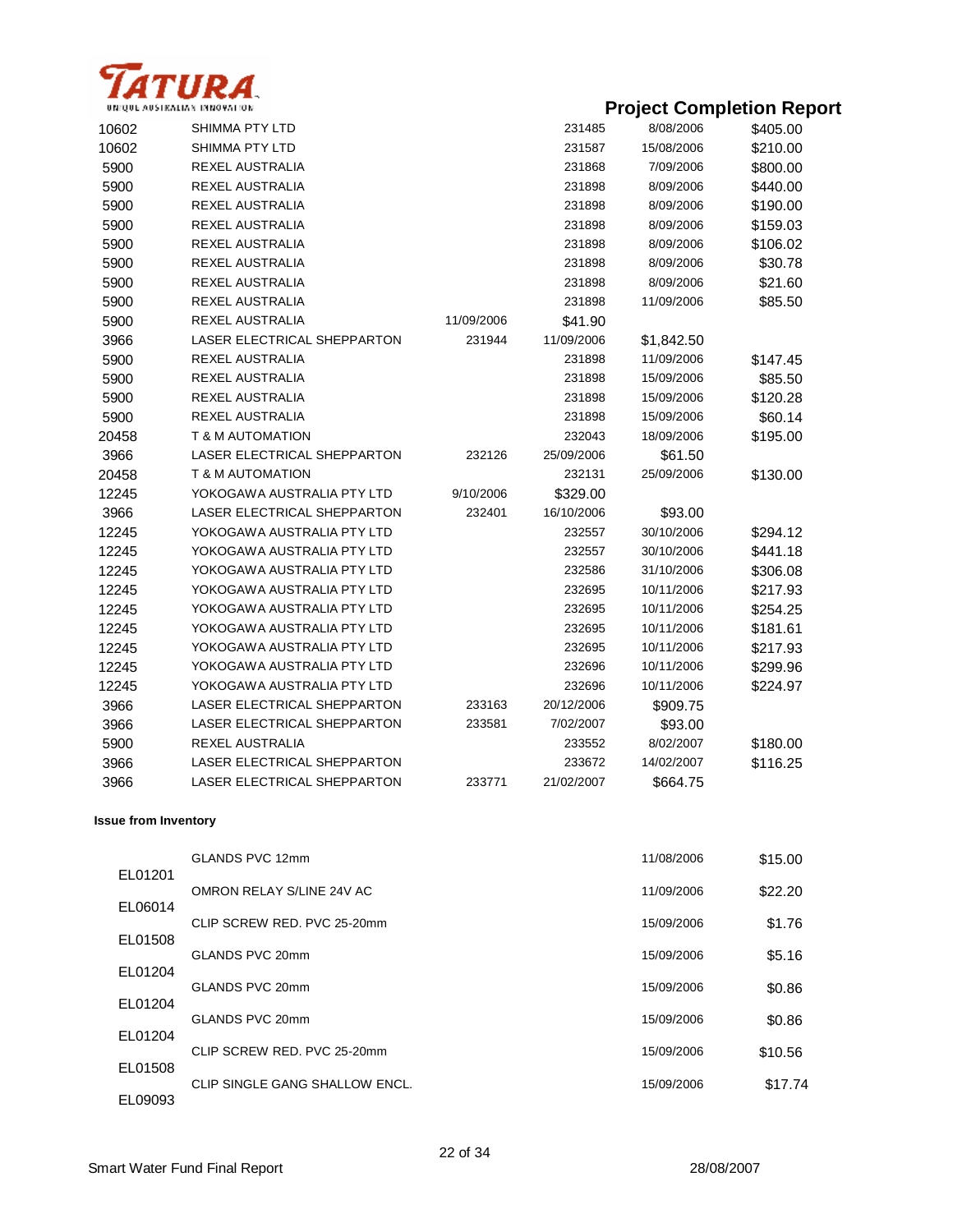

| ----------<br>UNIQUE AUSTRALIAN INNOVATION. |                               | <b>Project Completion Report</b> |             |  |
|---------------------------------------------|-------------------------------|----------------------------------|-------------|--|
|                                             | CLIP.HIGH PREASURE GASKETS    | 15/09/2006                       | \$11.72     |  |
| EL09701                                     | YOK.CURRENT/VOLTAGE INPUT MOD | 18/09/2006                       | \$187.21    |  |
| YOK2001                                     | RTD 1-1/2 TRICLOVER 50x9.6T   | 17/01/2007                       | \$115.00    |  |
| EL21014                                     |                               |                                  |             |  |
| EL70501                                     | BRADY DURA SLEEVE 30x3.93mm   | 21/02/2007                       | \$310.08    |  |
|                                             | SMC 24V DC VALVE 1/4          | 27/02/2007                       | \$112.00    |  |
| AF13040                                     |                               |                                  | \$13,609.38 |  |

**\$96,868.51** 

**Table 6.2.3: Total budget for water saving project.** 

**MSD2 Cost \$71.301.28 CD2 Cost \$96,868.51 Project Engineering \$24,000.00 (Project Management time allowed).** 

**Total Spend \$192,169.79 ------------------------------------------------------**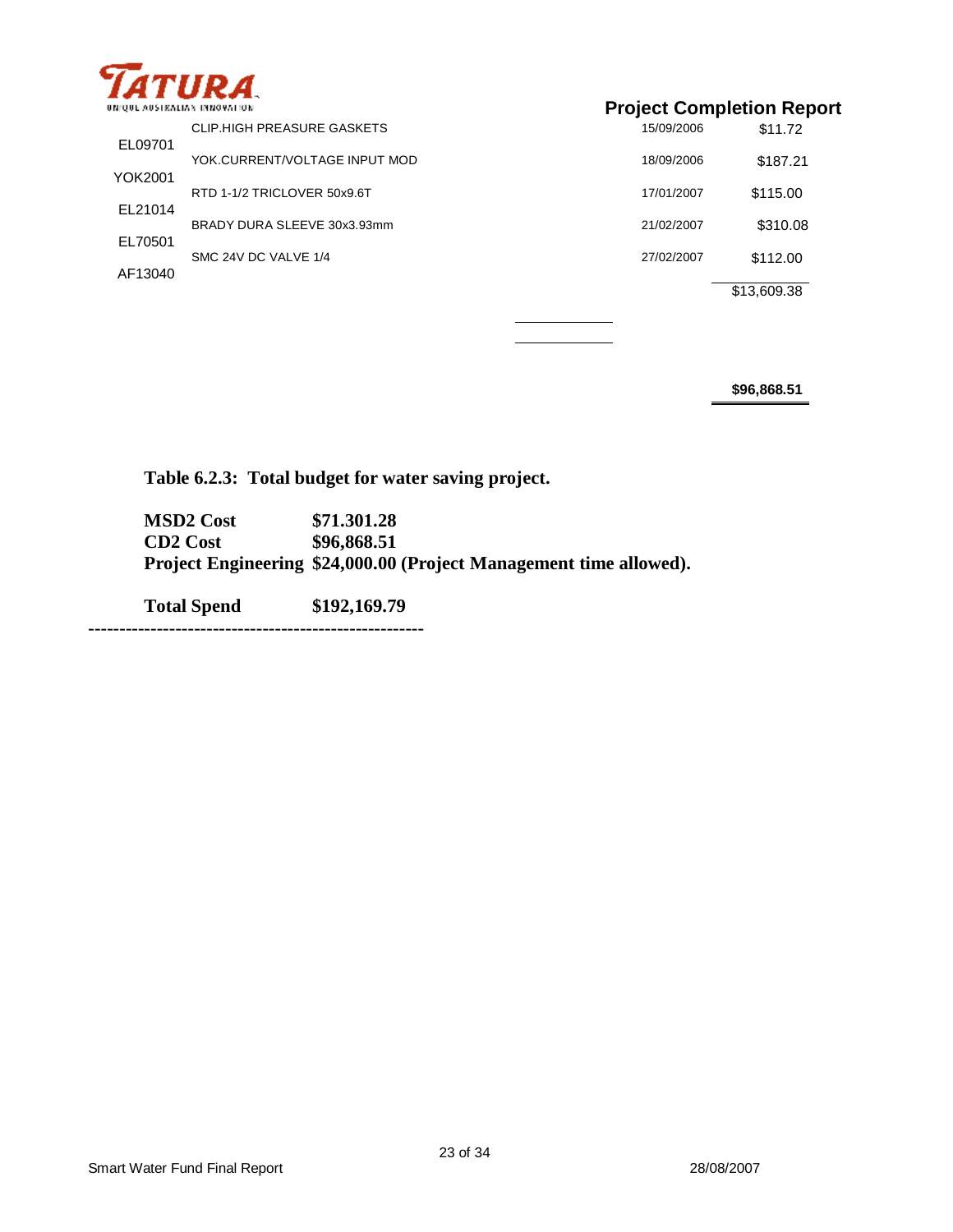

### **7.0 Installation Photos:**

**7.1 MSD2 Installation Photos** 



**Figure 7.1.1: Seal water recovery from evaporator pumps.** 

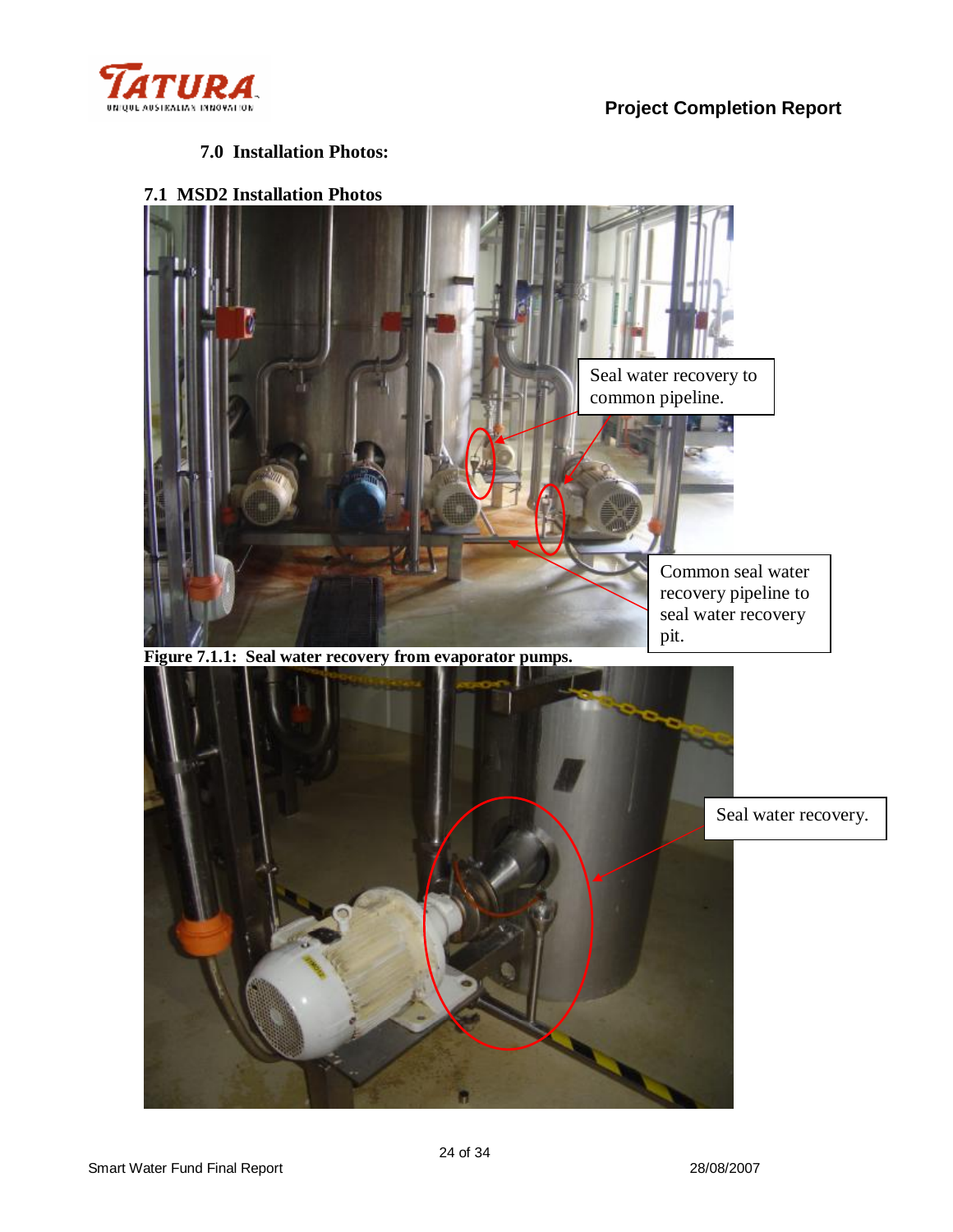

**Project Completion Report Figure 7.1.2: Seal water recovery from a calandria pump.** 



**Figure 7.1.4: Seal water recovery pit and recycle pump.**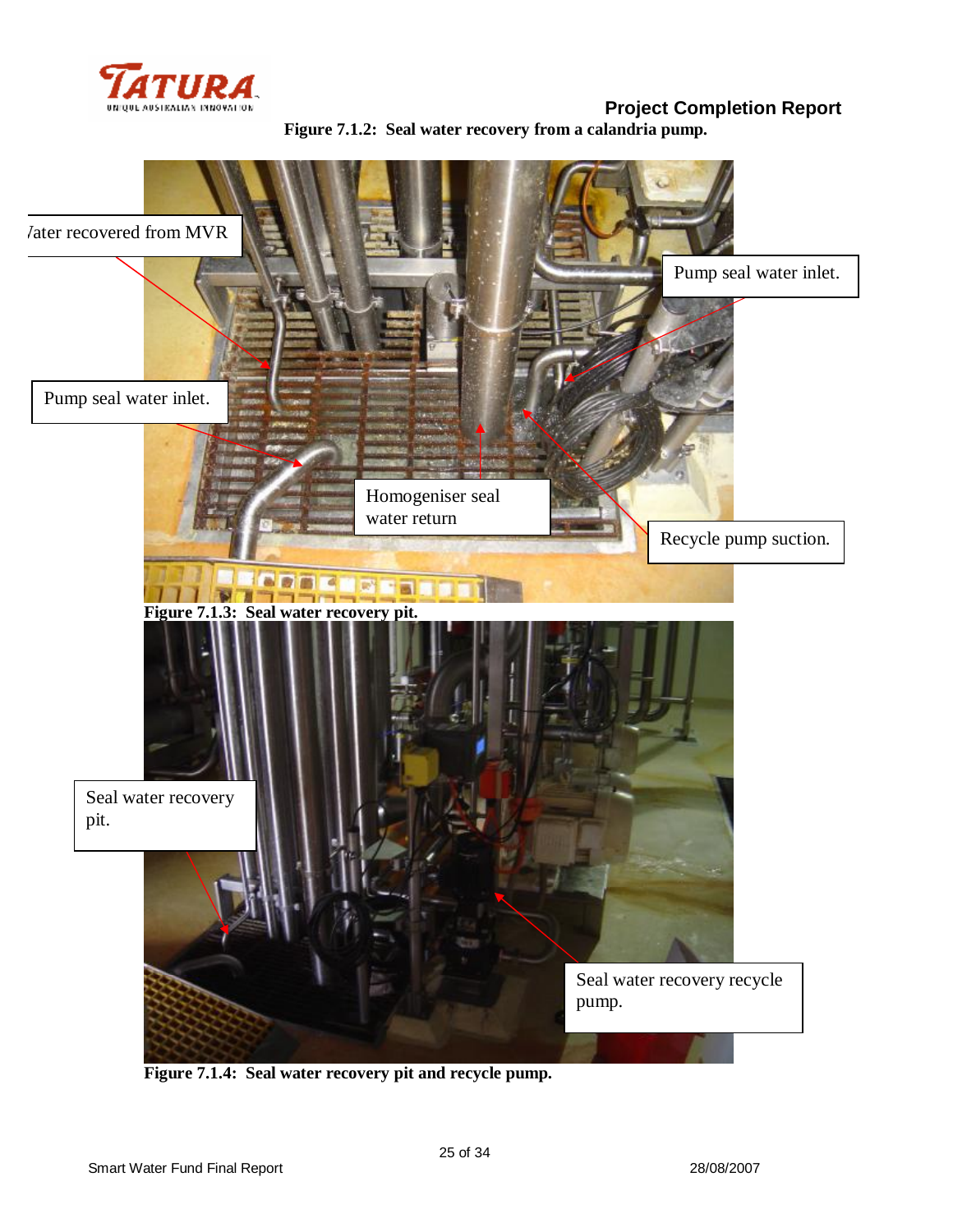



Figure 7.1.5: Cooling water recovery from homogeniser. Note recovered water is sent to water recovery pit as shown in figure7.1.4.



**Figure 7.1.5: MSD2 MVR fan, oil cooling system, showing the inlet and outlet of water from the plate heat exchanger. Note the MSD2 MVR cooling water is recovered to the water recovery pit shown in figure 7.1.4, the CD2 MVR's cooling water has been placed on a closed chilled water loop.**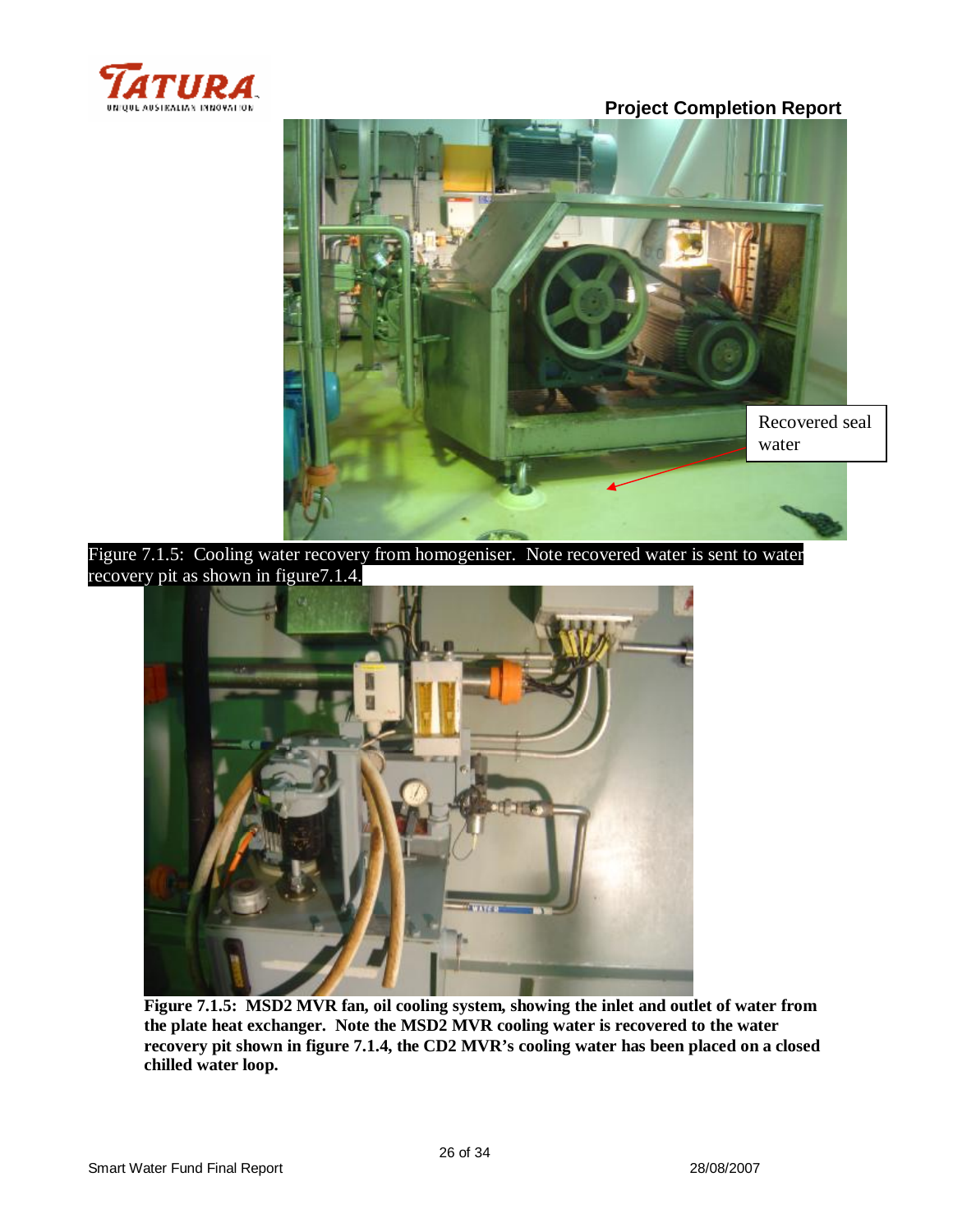



**Figure 7.2.1: Closed chilled water loop on CD2 vacuum pumps.**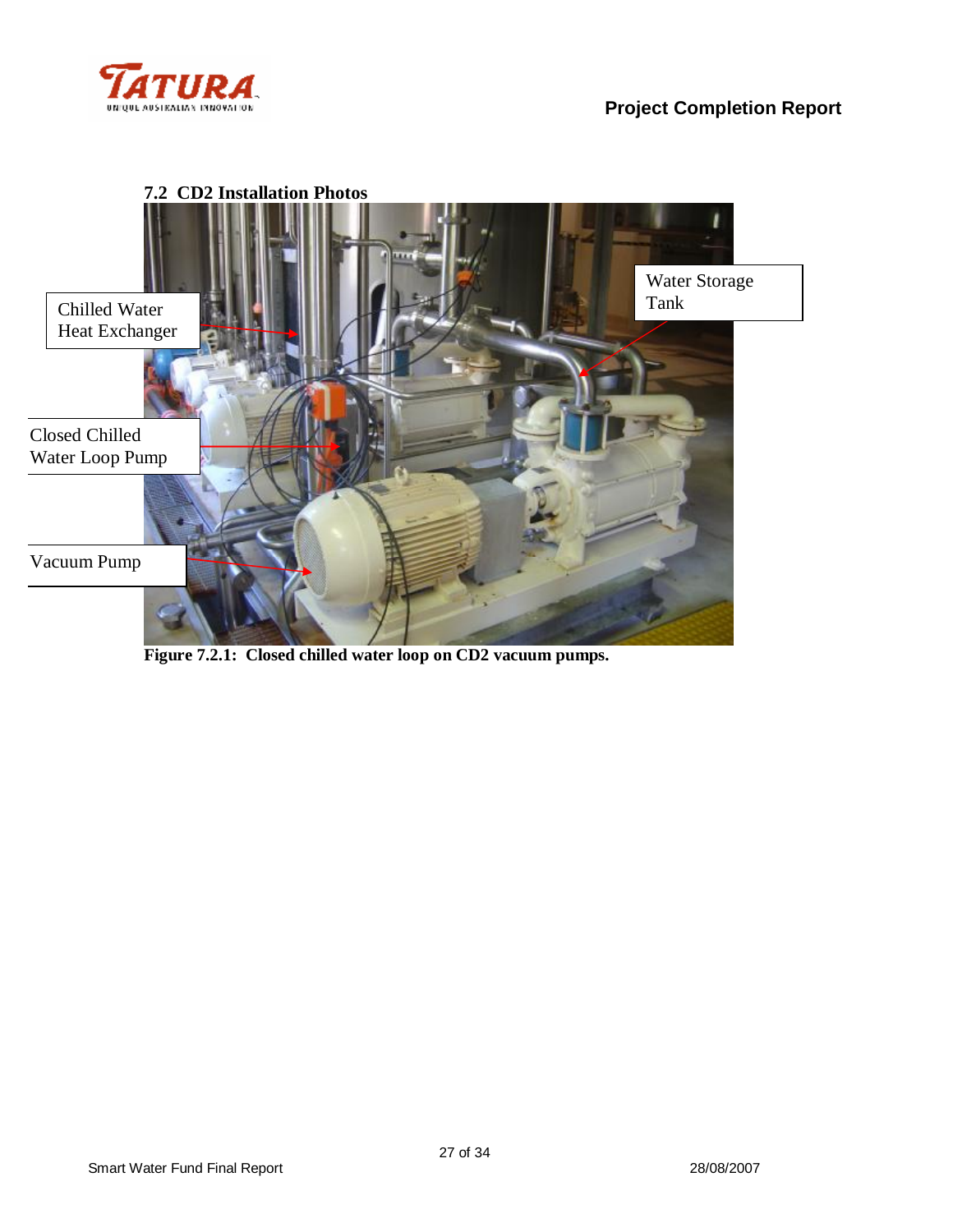



**Figure 7.2.2: Seal water recovery on evaporator pumps.** 



**Figure 7.2.3: Seal water recovery on evaporator pumps and common seal water return pipe.**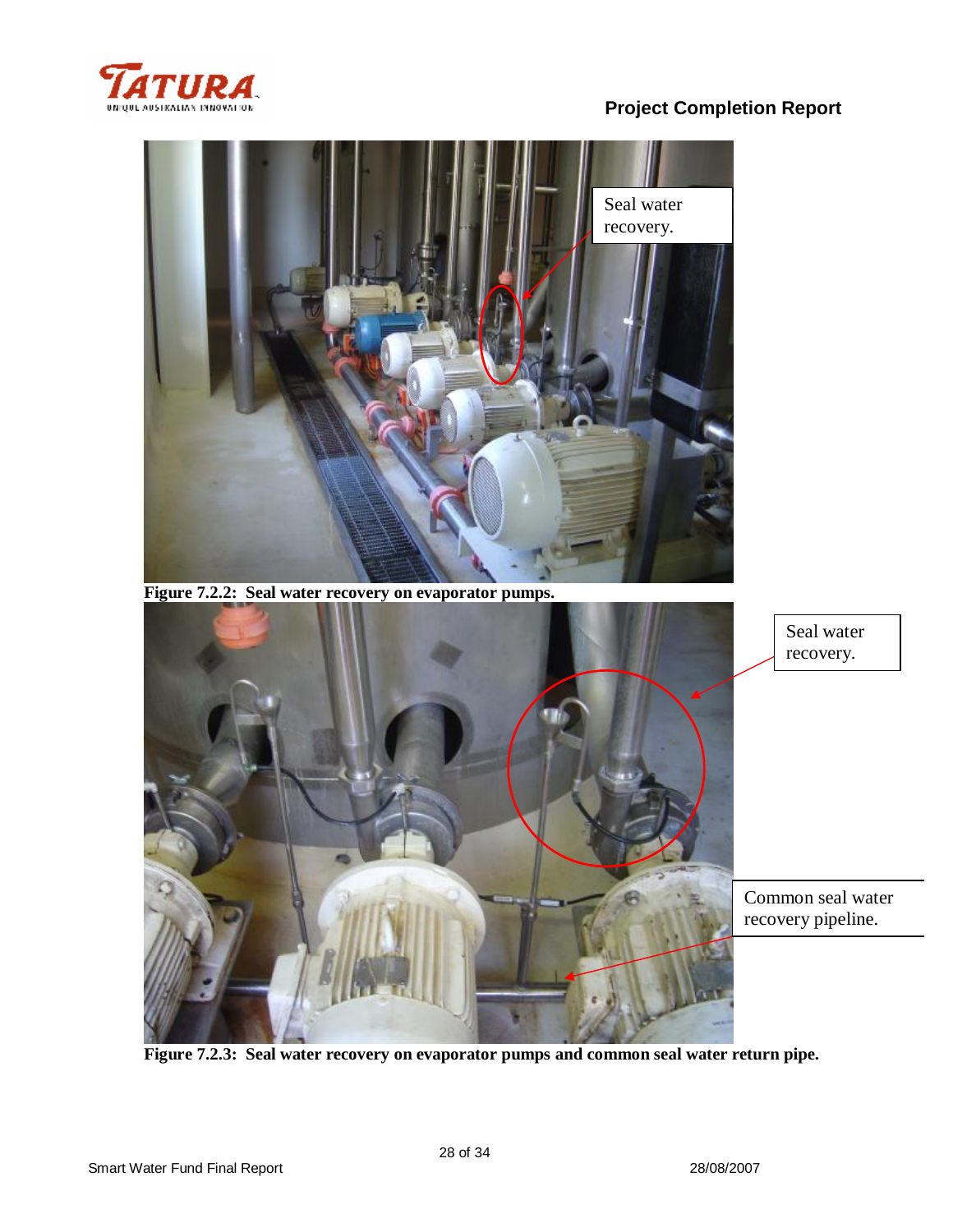



**Figure 7.2.4: Evaporator pump seal water recovery pit. Also shown inlet to water recycling pump and turbidity and level indicators.** 



**Figure 7.2.5: Water recycling pump. Returning seal water to xxx.**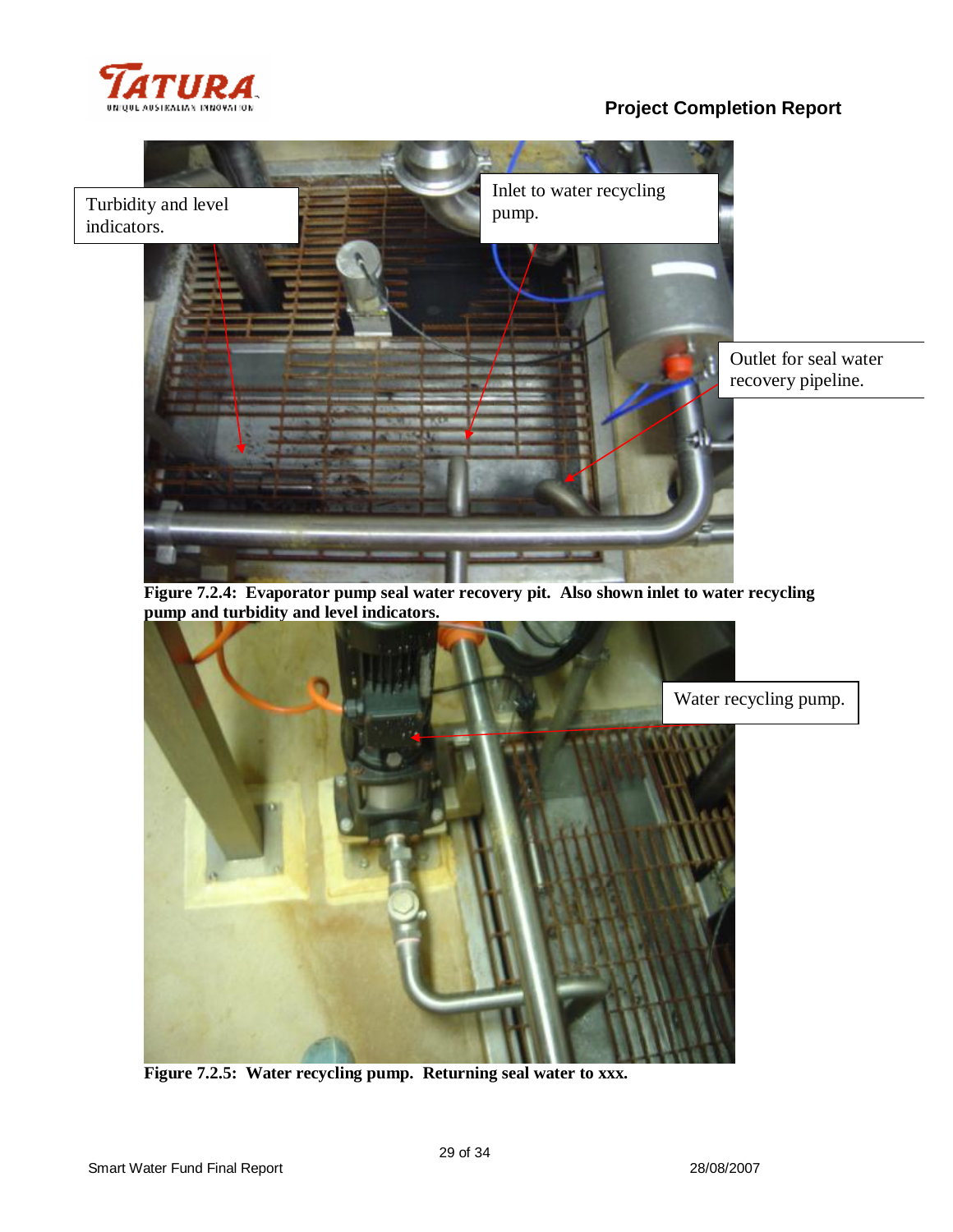

## **8.0 Operational performance validation.**

### **8.1 MSD2 Operational Performance Validation**

### **8.1.1 MSD2 Homogeniser cooling water.**

To determine the amount of cooling water recovered from the homogeniser a volume of water was measured over a given time. The test was repeated 3 times to reduce error and the results converted into mega liters per year of water recovered. It was determined that the new system was recovering 14.26 ML/year of water from the homogeniser. Note the yearly calculation is based on a 300 day operational year. See figure 7.1.5 for photograph of homogeniser and cooling water recovery.

|             |   | Time  |            | <b>Flowrate</b> | <b>Flowrate</b> |
|-------------|---|-------|------------|-----------------|-----------------|
| <b>Test</b> |   | (s)   | Volume (L) | (L/s)           | (L/hr)          |
|             |   | 16    | 7.9        | 0.49            | 1777.50         |
|             | 2 | 18.44 | 10.55      | 0.57            | 2059.65         |
|             | 3 | 18.13 | 10.6       | 0.58            | 2104.80         |
|             |   |       | Average    | 0.55            | 1980.65         |
|             |   |       | Total      |                 |                 |
|             |   |       | (ML/Year)  |                 | 14.26           |

#### **Table 8.1.1: Flowrates for recovered Cooling water from the MSD2 homogeniser.**

### **8.1.2 Vacuum pump cooling. 100% replaced with closed chilled water loop.**

Seal water for the vacuum pumps is recycled via a closed chilled water loop. Water exiting the vacuum pumps is stored in a small tank. To ensure the temperature of the water is suitable for reuse within the vacuum pumps a small chilled water heat exchanger removes water from the storage tank, cools it and returns it to the tank. It is then possible to recycle the water back through the vacuum pumps. As this system is a closed loop it can be assumed that all the water used by the vacuum pumps is recovered and losses are negligible. See figures 5.2.2 and 7.2.1 for installation drawings and photograph of the closed chilled water loop.

### **8.1.3 Process pump seal water recovery.**

To determine the total water savings the flowrate of the recovered seal water from the pumps was measures. Table 7.1.3 shows the time taken to collect a given volume of water. These measurements were then converted to flowrate in L/hr. The yearly water saving was then determined to be 11.30 ML/year. Note this calculation is based on a 300 day operational year. See figures 7.1.1 and 7.1.2 for photographs of seal water recovery.

#### **Table 8.1.3: Flowrates for recovered seal water from MSD2 evaporators.**

| Pump<br>ID | Time<br>(s) | Volume (L) | Flowrate (L/s) | <b>Flowrate</b><br>(L/hr) |
|------------|-------------|------------|----------------|---------------------------|
|            | 184.8       |            | 0.02           | 58.44                     |
| $\sim$     | 145.2       | 4.5        | 0.03           | 111.57                    |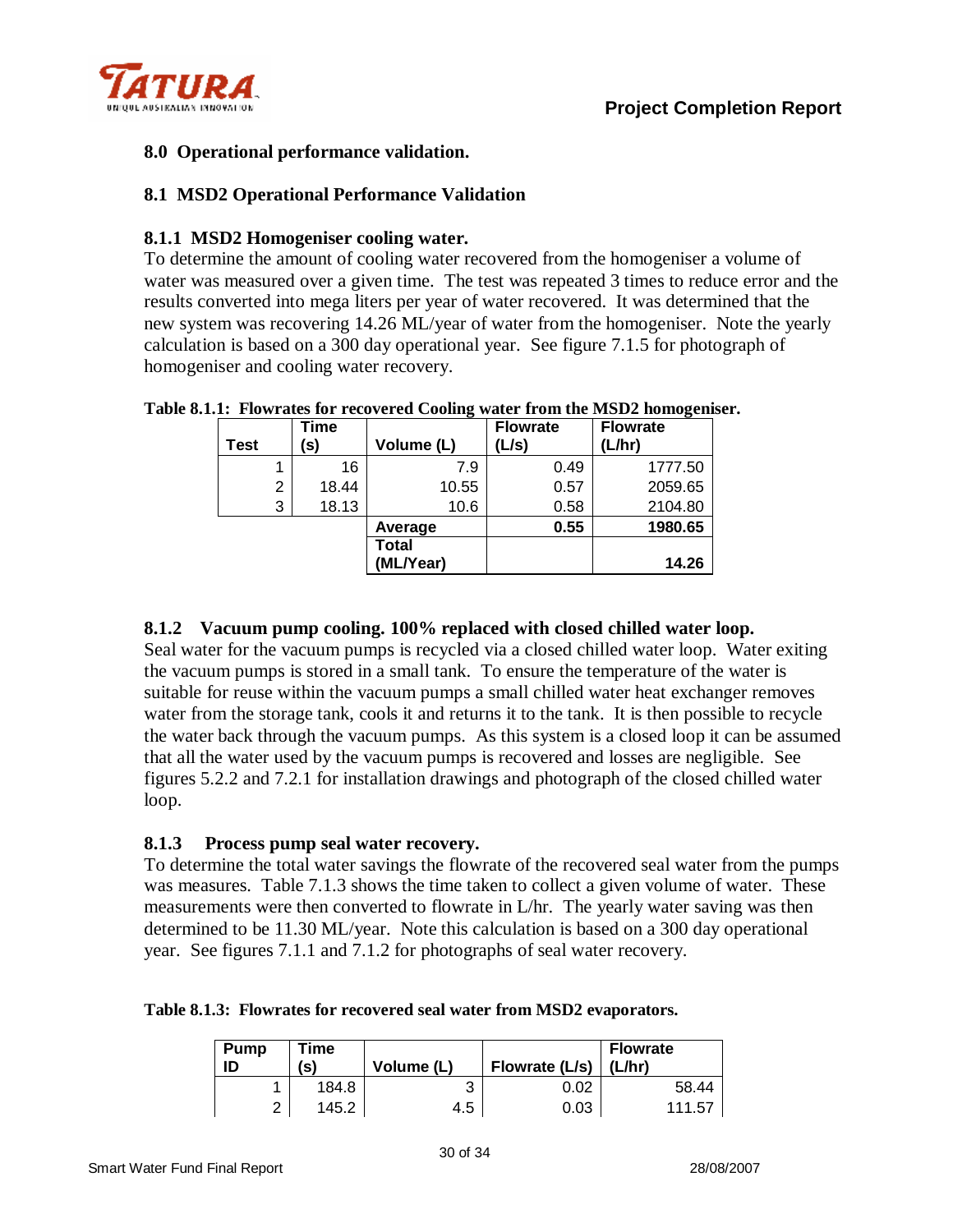

| MUTON. |    |       |       |              |         | <b>Project Completion Report</b> |
|--------|----|-------|-------|--------------|---------|----------------------------------|
|        | 3  | 188.4 | 4.42  | 0.02         | 84.46   |                                  |
|        | 4  | 310.8 | 0.95  | 0.00         | 11.00   |                                  |
|        | 5  | 91.8  | 4.5   | 0.05         | 176.47  |                                  |
|        | 6  | 131.4 | 4.7   | 0.04         | 128.77  |                                  |
|        | 7  | 129.6 | 4.45  | 0.03         | 123.61  |                                  |
|        |    |       |       |              |         |                                  |
|        | 8  | 127.2 | 4.6   | 0.04         | 130.19  |                                  |
|        | 9  | 93.6  | 4.8   | 0.05         | 184.62  |                                  |
|        | 10 | 124.2 | 4.15  | 0.03         | 120.29  |                                  |
|        | 11 | 123.6 |       | 0.01         | 29.13   |                                  |
|        | 12 | 191.4 | 4.175 | 0.02         | 78.53   |                                  |
|        | 13 | 154.8 | 3.95  | 0.03         | 91.86   |                                  |
|        | 14 | 122.4 | 1.4   | 0.01         | 41.18   |                                  |
|        | 15 | 83.4  | 3.45  | 0.04         | 148.92  |                                  |
|        | 16 | 121.8 | 1.7   | 0.01         | 50.25   |                                  |
|        |    |       |       | Total (L/hr) | 1569.27 |                                  |
|        |    |       |       | Total        |         |                                  |
|        |    |       |       | (ML/Year)    | 11.30   |                                  |

## **8.1.4 MVR fan cooling water.**

The cooling water for the MVR fan in MSD2 is captured by the same system that recovers the pump seal water and the homogeniser cooling water. The MVR fan uses 10.08ML per year of cooling water. This results in a water recovery of 10.08ML per year and a saving to trade waste discharge of the same amount. See figure 7.1.5 for photograph of MVR cooling water recovery and figure 5.1.1 for installation drawing.

## **8.2 CD2 Operational Performance Validation**

**8.2.1 Evaporator vacuum pump cooling. 100% replaced with closed chilled water loop.**  Refer to section 8.1.2 for details of closed chilled water loop.

### **8.2.2 Vacuum pump cooling. 100% replaced with closed chilled water loop.**

Refer to section 8.1.2 for details of closed chilled water loop.

### **8.2.3 MVR fan cooling water. 100% replaced with closed chilled water loop.**

Cooling water is required by both MVR fans within CD2. Previously both cooling systems were run on town water eg town water was taken from the main line, used to cool the fans and then disposed of to trade waste. This setup was using 43.2 kl/day of water or 15.77 ML/year (based on a 365 day operational year). As part of the water saving project the cooling system for the fans was taken off town water and placed on the chilled water system. The chilled water system recovers all water from the fans and recycles it back through the cooling towers for further use. This results is a 100% water saving for the MVR fans, equivalent to a 15.77 ML/year saving on town water use and a 15.77ML/year saving on discharge to trade waste.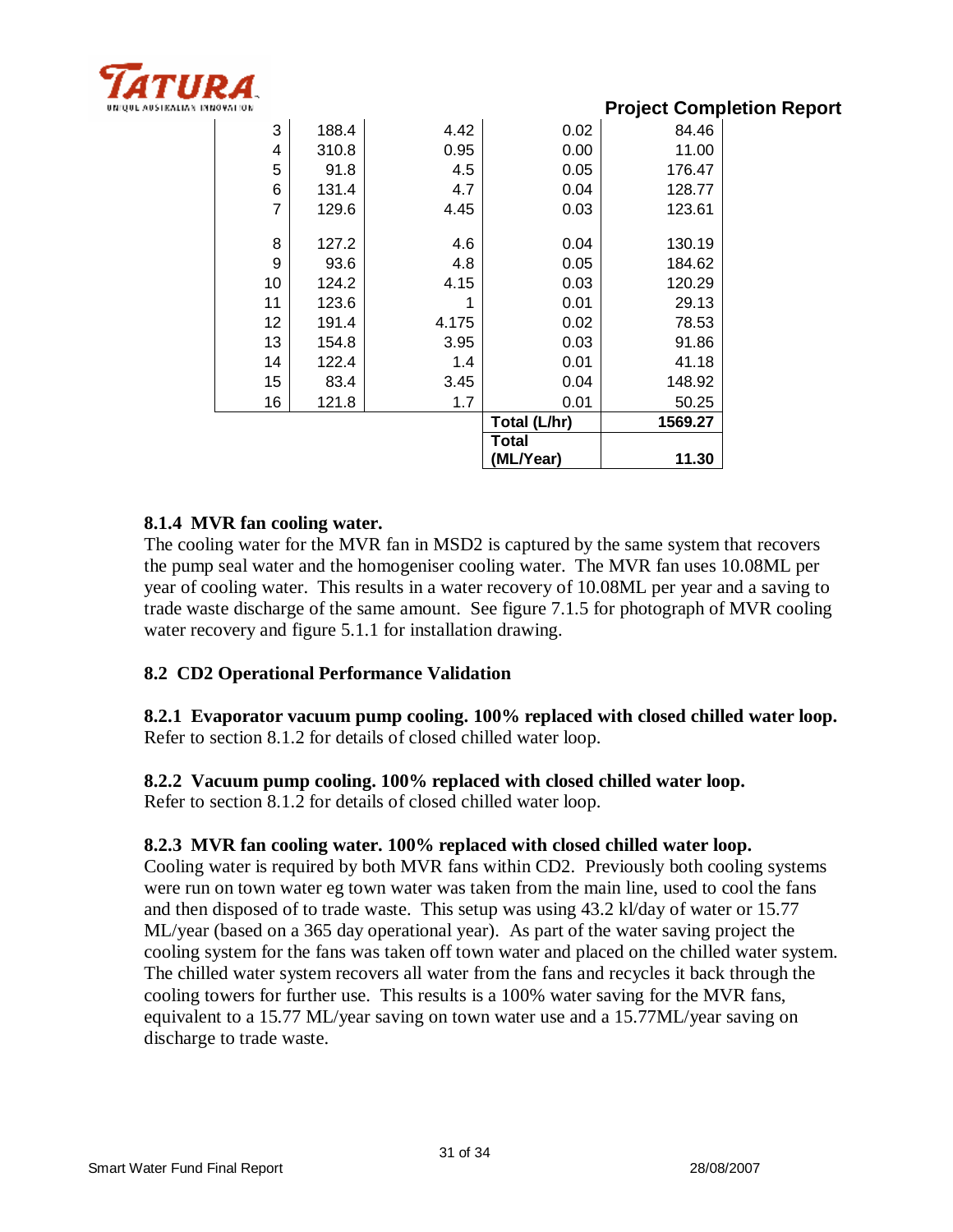

## **8.2.4 Process pump seal water recovery.**

To determine the total water savings the flowrate of the recovered seal water from the pumps was measures. Table 7.2.4 shows the time taken to collect a given volume of water. These measurements were then converted to flowrate in L/hr. The yearly water saving was then determined to be 10.07 ML/year. Note this calculation is based on a 250 day operational year. See figures 7.2.1, 7.2.2, 7.2.3 and 5.2.1 for photographs and drawings of installations.

| <b>Pump</b>    | <b>Time</b> | Volume |                |                 |
|----------------|-------------|--------|----------------|-----------------|
| ID             | (s)         | (1)    | Flowrate (I/s) | Flowrate (I/hr) |
| 1              | 243.6       | 1.6    | 0.01           | 23.65           |
| 2              | 120.6       | 4.95   | 0.04           | 147.76          |
| 3              | 89.4        | 4.9    | 0.05           | 197.32          |
| 4              | 188.4       | 4.2    | 0.02           | 80.25           |
| 5              | 84.6        | 5      | 0.06           | 212.77          |
| 6              | 300.6       | 2.6    | 0.01           | 31.14           |
| $\overline{7}$ | 273.6       | 2.6    | 0.01           | 34.21           |
| 8              | 246.6       | 3      | 0.01           | 43.80           |
| 9              | 138.6       | 4.45   | 0.03           | 115.58          |
| 10             | 244.8       | 3      | 0.01           | 44.12           |
| 11             | 249.6       | 2.7    | 0.01           | 38.94           |
| 14             | 180         | 4.6    | 0.03           | 92.00           |
| 15             | 140.4       | 4.5    | 0.03           | 115.38          |
| 16             | 95.4        | 5      | 0.05           | 188.68          |
| 17             | 241.2       | 3.3    | 0.01           | 49.25           |
| 18             | 243.6       | 2.8    | 0.01           | 41.38           |
| 19             | 93          | 5      | 0.05           | 193.55          |
| 20             | 190.2       | 1.55   | 0.01           | 29.34           |
|                |             |        | Total (I/hr)   | 1679.11         |
|                |             |        | Total          |                 |
|                |             |        | (ML/Year)      | 10.07           |

#### **Table 8.2.4: Flowrates for recovered seal water from CD2 evaporators.**

### **9.0 Summary of Results**

The water saving initiative installed by Tatura Milk achieved slightly better results then predicted due to a better recovery of seal water. The success of the initiative has encouraged Tatura Milk to seek out further water saving opportunities and will encourage others in the industry to follow Tatura Milk's lead. See table 9.1 for a comparison of predicted water savings vs actual water saved.

#### **Table 9.1: Comparison of predicted water savings vs actual water savings.**

| Water<br><b>Description</b><br>saving;<br><b>Predicted</b><br>(Town<br>water) | <b>Trade</b><br>Waste<br>saving;<br><b>Predicted</b> | Water<br>saving;<br><b>Actual</b><br>Town<br>water) | <b>Trade</b><br><b>Waste</b><br>saving;<br><b>Actual</b> |
|-------------------------------------------------------------------------------|------------------------------------------------------|-----------------------------------------------------|----------------------------------------------------------|
|-------------------------------------------------------------------------------|------------------------------------------------------|-----------------------------------------------------|----------------------------------------------------------|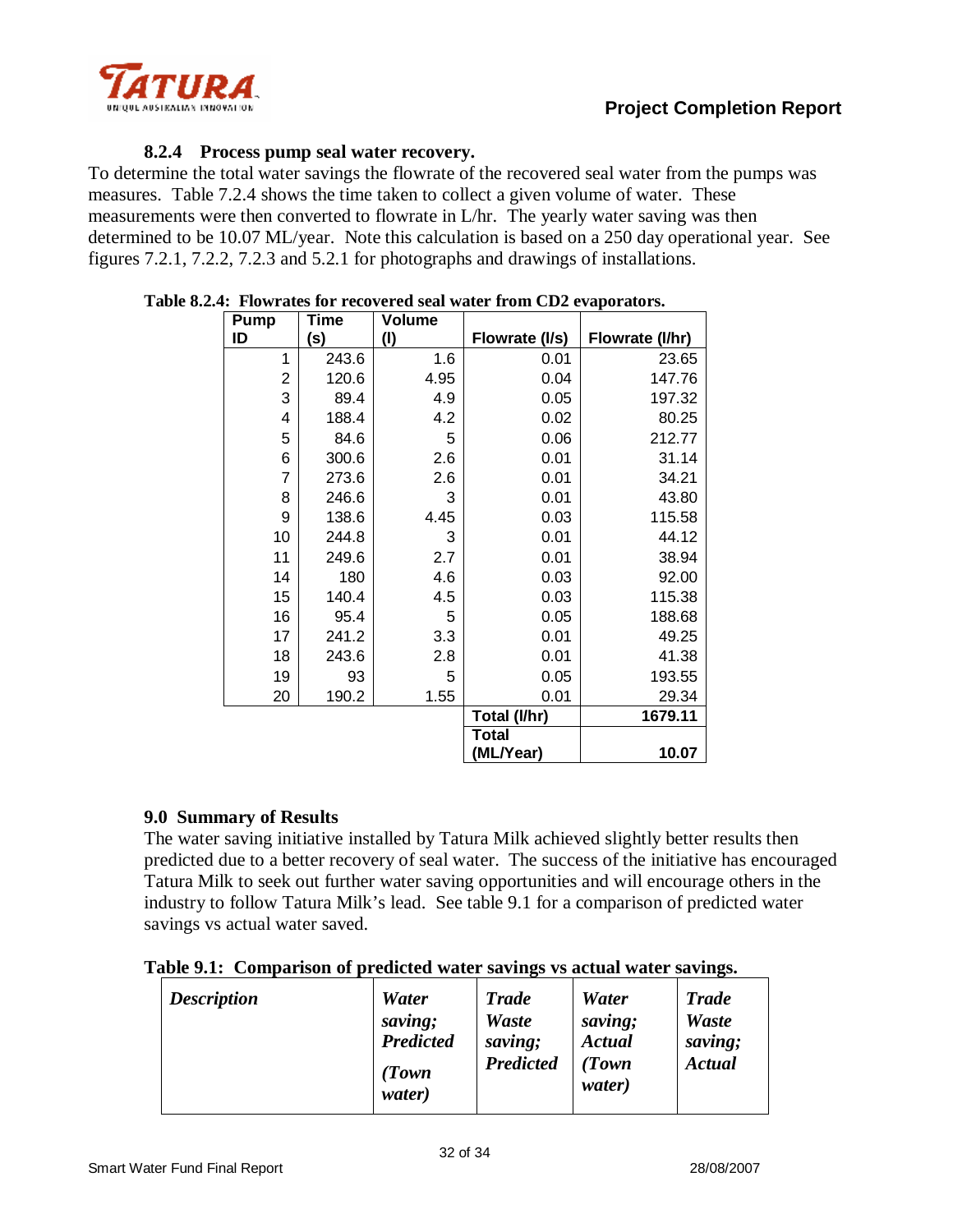

**Project Completion Report** 

| <b>Pump &amp; Homogeniser</b><br>seals      |                    | 33.48ML  |                    | 35.63ML |
|---------------------------------------------|--------------------|----------|--------------------|---------|
| <b>MVR</b> cooling water                    | 15.77ML            | 26.57ML  | 15.77ML            | 26.57ML |
| Powder filling $m/c$<br>vacuum pump cooling | 25.2ML             | 18.00 ML | 25.2ML             | 18.00ML |
| <b>Evaporator vacuum</b><br>pump cooling    | Milk<br>Condensate | 35.00ML  | Milk<br>Condensate | 35.00ML |
| <b>T</b> otal                               | 41.69 ML           | 113.05ML | 41.69ML            | 115.2ML |

## **10.0 Further Monitoring and Evaluation**

As the water savings have been validated by determining the flowrate of seal water through the pumps and homogeniser it can be assumed that these flowrates will remain the same for the life time of the plant. However a maintenance program is to be implemented to ensure the system continues to function with in it's design parameters. The maintenance program will involve the following:

1/ The recovery system will be assessed for each pump and homogeniser during the regular maintenance program already active on site. Each pump and homogeniser undergoes regular maintenance either annually or biannually.

2/ During the annual shutdown of the MSD2 and CD2 plant the entire water recovery system will be reviewed to ensure there are no losses and the optimum amount of water is being captured.

3/ The quality of the water collected is to be constantly monitored by the turbidity meters installed in the collection pit. If the quality of the water drops to an unusable level the recycle pump will be shut down and an alarm will triggered. Following the alarm the source of the problem will be identified by reviewing the system and any required maintenance will be performed to ensure the system functions correctly.

4/ The water level in the collection pits is monitored by a level indicator. If the water level drops below 5% in CD2 and 15% in MSD2 the recycle pump will shut down and an alarm will trigger. Following the alarm the source of the problem will be identified by reviewing the system and any required maintenance will be performed to ensure the system functions correctly.

## **11.0 Communication and Promotion Plan**

Tatura Milk Industries Ltd understands the importance of communicating the outcomes of projects such as these to all stakeholders and the community. The following plan outlines the stakeholders and community members with whom the project will be communicated to: